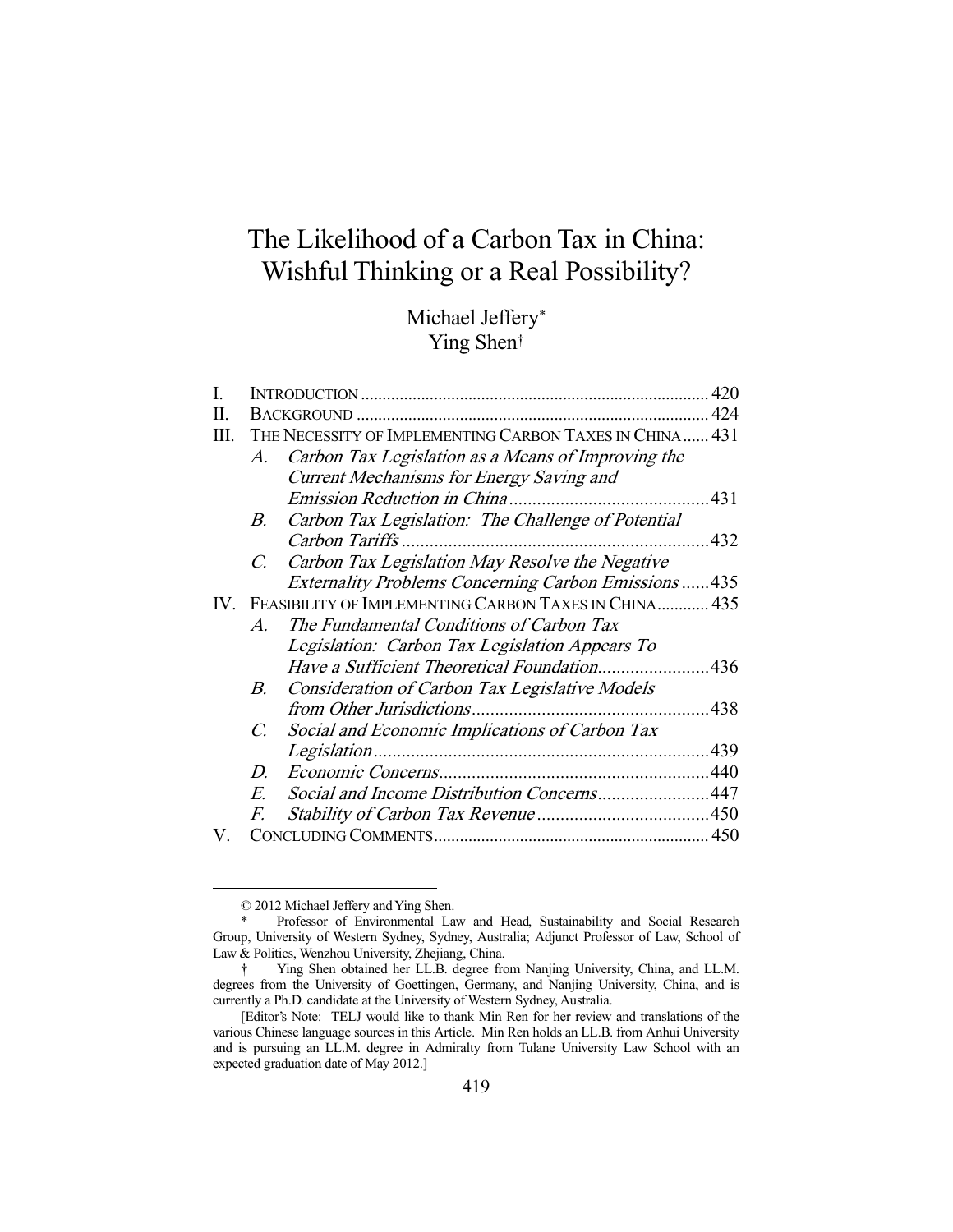#### I. INTRODUCTION

-

 In 1992, China signed the primary international agreement on climate change, the United Nations Framework Convention on Climate Change (UNFCCC) with 154 other countries at the Earth Summit in Rio de Janeiro.<sup>1</sup> About six years later, in May 1998, China signed the Kyoto Protocol to the UNFCCC.<sup>2</sup> At the time, China was still a moderate emitter of carbon dioxide  $(CO_2)$ , the main greenhouse gas  $(GHG)$ covered by the Kyoto Protocol.<sup>3</sup> In August 2002, China ratified the Kyoto Protocol to the UNFCCC<sup>4</sup> and the Protocol entered into force on February 16, 2005.<sup>5</sup> By contrast, the United States ratified the UNFCCC in 1992,<sup>6</sup> but has not ratified the Kyoto Protocol. The George W. Bush Administration's 2001 decision to abandon the Kyoto Protocol process and the 2009 negotiations at Copenhagen have been the key events of the first decade of the twenty-first century.<sup>7</sup> Although Australia signed the Protocol in 1997, it did not ratify it until Kevin Rudd became Prime Minister in December of 2007, with ratification taking effect in early  $2008$ .<sup>8</sup>

 <sup>1.</sup> United Nations Framework Convention on Climate Change, opened for signature May 9, 1992, S. Treaty Doc. No. 102-38 (1992), 1771 U.N.T.S. 107 [hereinafter UNFCCC] (signed by China June 11, 1992); see Dongsheng Zang, Green from Above: Climate Change, New Developmental Strategy, and Regulatory Choice in China, 45 TEX. INT'L L.J. 201, 201-02 (2009); see also Daniel Bodansky, Prologue to the Climate Change Convention, in NEGOTIATING CLIMATE CHANGE: THE INSIDE STORY OF THE RIO CONVENTION 45, 45 (Irving M. Mintzer & J. Amber Leonard eds., 1994) (describing the events leading up to the 1992 UNFCCC).

 <sup>2.</sup> Kyoto Protocol to the United Nations Framework Convention on Climate Change, 2303 U.N.T.S. 162 (entered into force Feb. 16, 2005) [hereinafter Kyoto Protocol]. China signed the Kyoto Protocol on May 29, 1998. Kyoto Protocol to the United Nations Framework Convention on Climate Change, U.N. TREATY COLLECTION, http://treaties.un.org/Pages/Show MTDSGDetails.aspx?src=UNTSONLINE&tabid=2&mtdsg\_no=XXVII-7-a&chapter=27&lang= en#Participants (last visited Mar. 11, 2012). In September 2002, Premier Zhu Rongji announced China's ratification of the Kyoto Protocol at the U.N. World Summit on Sustainable Development in Johannesburg. Shao Zongwei, Nation Approves Kyoto Protocol, CHINA DAILY (Sept. 4, 2002, 8:16 AM), http://www.chinadaily.com.cn/en/doc/2002-09/04/content\_134822.htm.

<sup>3.</sup> Dongsheng Zang, *supra* note 1, at 202 (citing *Global CO<sub>2</sub> Emissions: Increase* Continued in 2007, PBL NETH. ENVTL. ASSESSMENT AGENCY (June 13, 2008), http://www.pbl.nl/ en/publications/2008/GlobalCO2emissionsthrough2007.html; Elisabeth Rosenthal, Booming China Leads the World in Emissions of Carbon Dioxide, a Study Finds, N.Y. TIMES, June 14, 2008, at A5).

<sup>4.</sup> Kyoto Protocol, *supra* note 2, at 163; Shao Zongwei, *supra* note 2.

 <sup>5.</sup> Kyoto Protocol, supra note 2, at 162.

 <sup>6.</sup> UNFCCC, supra note 1, at 165.

 <sup>7.</sup> LARRY PARKER ET AL., CONG. RESEARCH SERV., RL 30024, U.S. GLOBAL CLIMATE CHANGE POLICY: EVOLVING VIEWS ON COST, COMPETITIVENESS, AND COMPREHENSIVENESS, at ii (Feb. 24, 2011), http://assets.opencrs.com/rpts/RL30024\_20110224.pdf.

<sup>8.</sup> Australia Ratifies Kyoto Protocol, SYDNEY MORNING HERALD, Dec. 3, 2007, http:// www.smh.com.au/news/environment/rudd-signs-kyoto-deal/2007/12/03/1196530553203.html.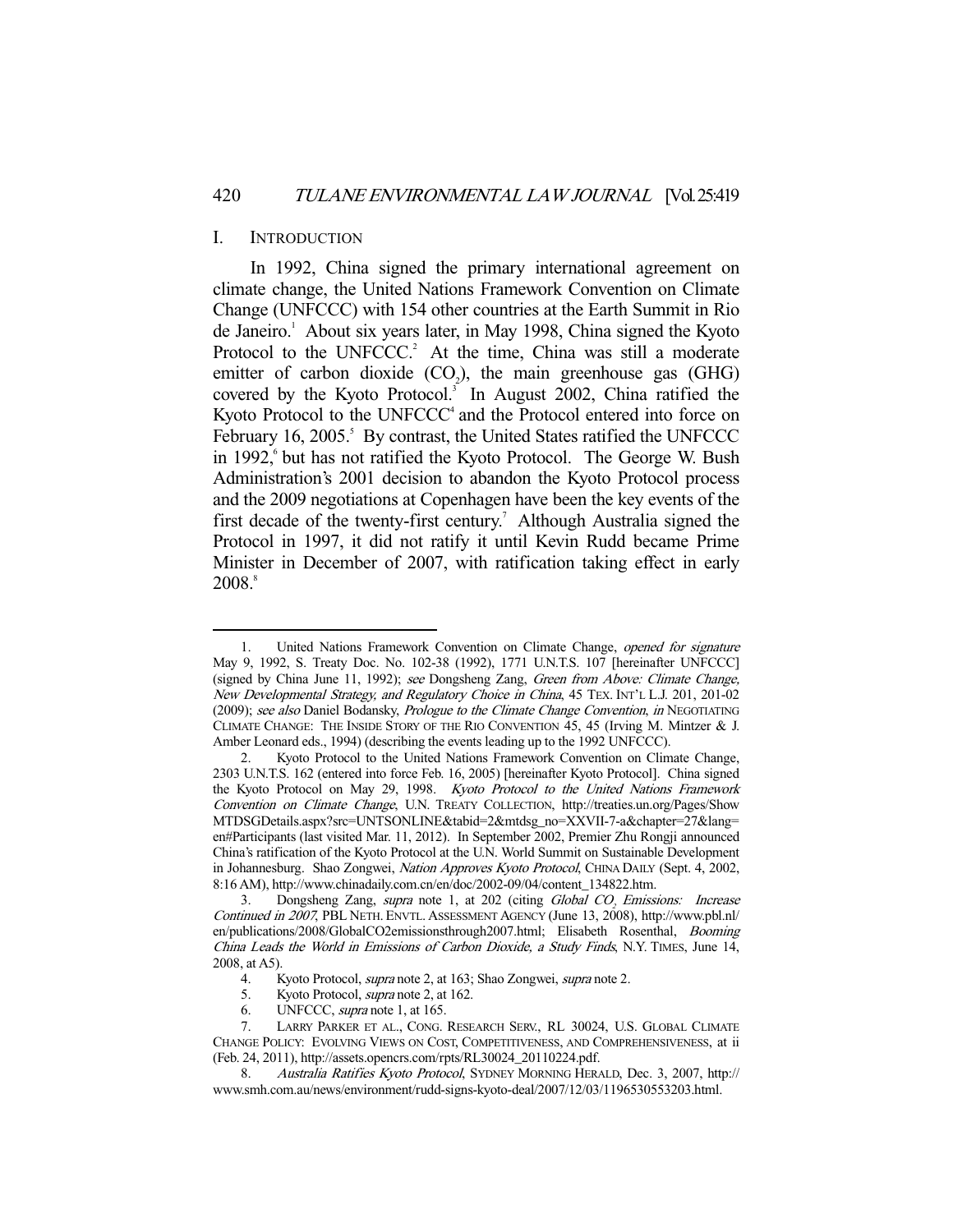China's twenty years of market reform since it ratified the UNFCCC has "resulted in an impressive decline in carbon intensity, which is measured by  $CO<sub>2</sub>$  emissions per dollar of gross domestic product (GDP) created."  $9^{\circ}$  However, as a result of its rapid industrialization, China is appearing as a major contributor to global warming.<sup>10</sup> The International Energy Agency has noted that primary energy demand between 2000 and 2005 increased by 55% while GDP grew by  $57\%$ .<sup>11</sup> This rise in energy demand was driven by "surging electricity demand (met largely by increased coal use) and by the manufacture of metals, building materials and chemicals for infrastructure<sup>[1]</sup>, consumer goods<sup>[1]</sup>, and export markets.<sup>212</sup> As a result,  $CO<sub>2</sub>$  emissions increased on average by 10.6% from 2000 to 2005, which was three times the  $3.2\%$  growth rate of the 1990s.<sup>13</sup> The Netherlands Environmental Assessment Agency's June 2008 report indicates that China surpassed the United States as the world's largest emitter of  $CO<sub>2</sub>$  in 2006.<sup>14</sup> A major problem with the Kyoto Protocol for many environmentalists in the United States and Europe was that neither of the two largest emitters, the United States and China, was subject to a binding  $CO$ , cap.<sup>15</sup>

 Notwithstanding the growing pressures on China from the international communities relative to climate issues, Premier Wen Jiabao, in an interview with the Financial Times published on February 2, 2009,

<sup>-</sup> 9. Dongsheng Zang, supra note 1, at 202 (citing Ying Fan et al., Changes in Carbon Intensity in China: Empirical Findings from 1980-2003, 62 ECOLOGICAL ECON. 683, 683 (2007)). Zang noted, "An earlier study by a research project at the Massachusetts Institute of Technology concluded that the decrease in energy intensity in the 1980s was the result of changes in China's production technology." Id. at 202 n.7 (citing XIANNUAN LIN, CHINA'S ENERGY STRATEGY: ECONOMIC STRUCTURE, TECHNOLOGICAL CHOICES, AND ENERGY CONSUMPTION (1996)).

<sup>10.</sup> See Global CO<sub>2</sub> Emissions: Increase Continued in 2007, supra note 3 (noting that China topped the list of  $CO<sub>z</sub>$ -emitting countries).

 <sup>11.</sup> INT'L ENERGY AGENCY, WORLD ENERGY OUTLOOK 2007: CHINA AND INDIA INSIGHTS 263 (2007), http://www.iea.org/textbase/nppdf/free/2007/weo\_2007.pdf.

 <sup>12.</sup> Id.

<sup>13.</sup> Dongsheng Zang, supra note 1, at 202 (citing Ross Garnaut et al., China's Rapid Emissions Growth and Global Climate Change Policy, in CHINA'S DILEMMA: ECONOMIC GROWTH, THE ENVIRONMENT AND CLIMATE CHANGE 170, 172 (Ligang Song & Wing Thye Woo eds., 2008)).

<sup>14.</sup> Global CO<sub>2</sub> Emissions: Increase Continued in 2007, supra note 3.

<sup>15.</sup> Dongsheng Zang, *supra* note 1, at 202-03 (citing RICHARD B. STEWART & JONATHAN B. WIENER, RECONSTRUCTING CLIMATE POLICY: BEYOND KYOTO 8 (2003)). "According to Stewart and Wiener, since the Kyoto Protocol leaves China, other developing countries, and the United States out of the regulatory framework, '[T]he Kyoto Protocol now omits more than half of global greenhouse gas emissions, and that omission will worsen over time because it excludes the countries whose emissions are growing fastest." Id. at 203 n.13 (quoting STEWART  $\&$ WIENER, *supra*, at 8).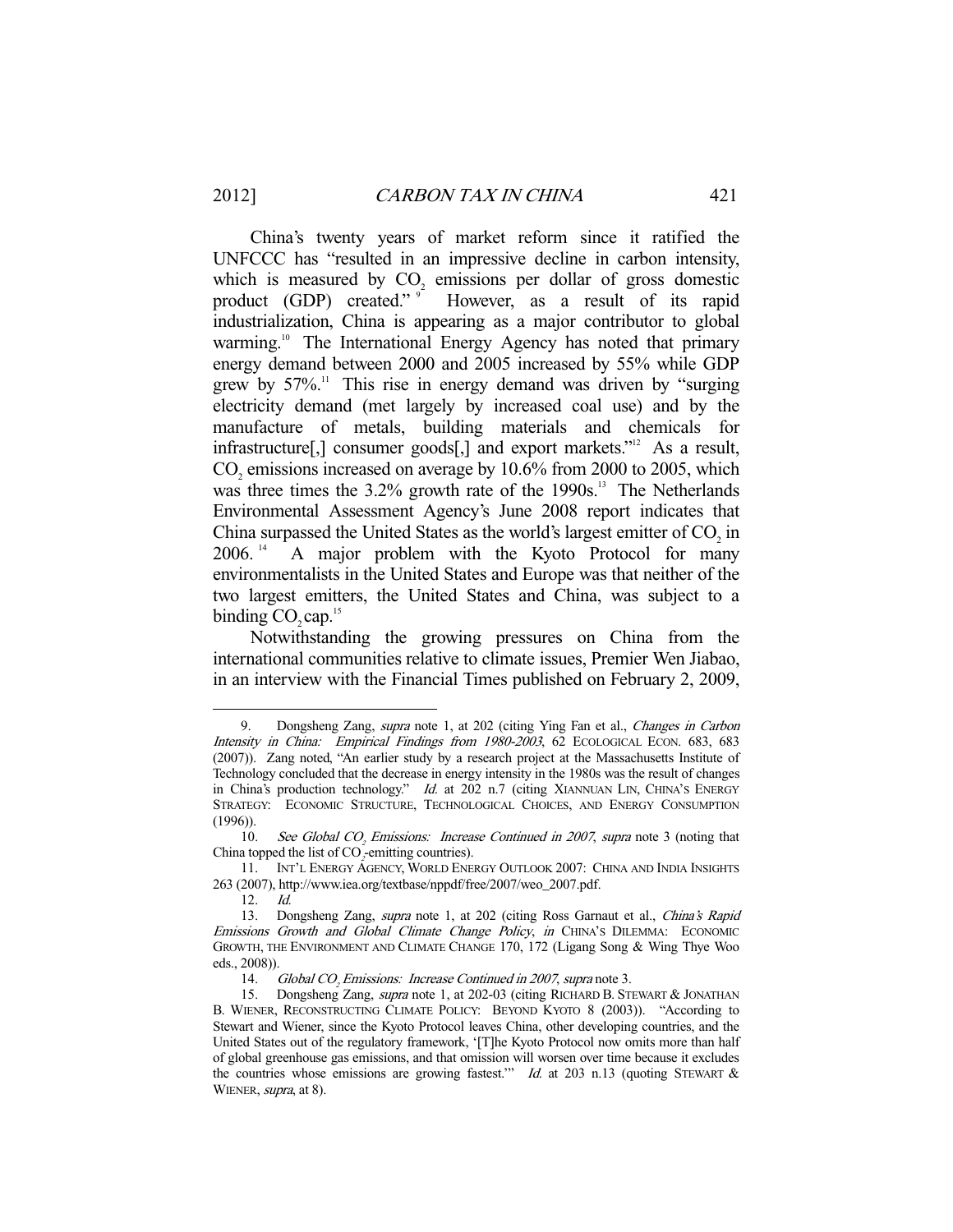indicated that China did not intend to agree to any caps at the United Nations conference on climate change scheduled for December 2009 in Copenhagen, stating, "[I]t's difficult for China to take quantified emission reduction quotas at the Copenhagen conference, because this country is still at an early stage of development."16 He made it clear that China was not ready to accept a carbon cap at the Copenhagen conference and that a carbon cap was unlikely in the near future because of the status-quo economic situation in China. At the Group of Eight (G8) meeting held in July 2009 in L'Aquila, Italy, the United States and European Union failed again to persuade China and India to commit to a binding carbon cap.<sup>17</sup> The possibility of a double dip recession in the United States, coupled with a Republican majority in the Senate and increasing signs of a close presidential election in November of 2012, practically guarantees that the United States will not commit to a binding emissions cap or other measures such as a carbon tax in the near future. The serious economic crisis now unfolding among key nations within the Eurozone and its impact on the global economy strengthens the resolve of many countries to avoid measures that will increase costs to industry, consumers, and sovereign debt.

Although China is now the world's largest emitter of  $CO_2^{\{18\}}$  it has adopted a wait-and-see approach in the context of international climate change negotiations and is unwilling to make a serious commitment to reducing its emissions until the developed world does likewise.<sup>19</sup> Environmentalists in the West are increasingly intrigued by the questions: Can China be engaged to tackle climate change issues on its own initiative, and what is the best approach to address these issues; $2^{\circ}$  and what is the best way to achieve meaningful reductions in GHG emissions?<sup>21</sup> Generally speaking, there are three options for regulating GHG emissions in quantities considered necessary to be an effective

 <sup>16.</sup> Interview by Lionel Barber, Editor of the Fin. Times, with Wen Jiabao, Premier of China (Feb. 2, 2009), http://www.ft.com/cms/s/0/795d2bca-f0fe-11dd-8790-0000779fd2ac.html? nclick check=1.

<sup>17.</sup> Dongsheng Zang, supra note 1, at 204 (citing Patrick Wintour & Larry Elliott, G8 Summit: Barack Obama Says World Can Close the Carbon Emissions Gap, GUARDIAN (July 9, 2009), http://www.guardian.co.uk/environment/2009/jul/09/barack-obama-g8-climate-change).

<sup>18.</sup> Global CO<sub>2</sub> Emissions: Increase Continued in 2007, supra note 3.

<sup>19.</sup> Jeffery Logan et al., For China, the Shift to Climate-Friendly Energy Depends on International Collaboration, BOS. REV., Jan./Feb. 2007, http://bostonreview.net/BR32.1/loglew cummings.php.

<sup>20.</sup> See Jonathan B. Wiener, Climate Change Policy and Policy Change in China, 55 UCLA L. REV. 1805, 1806 (2008); see also Logan et al., supra note 19.

 <sup>21.</sup> See Dongsheng Zang, supra note 1, at 204.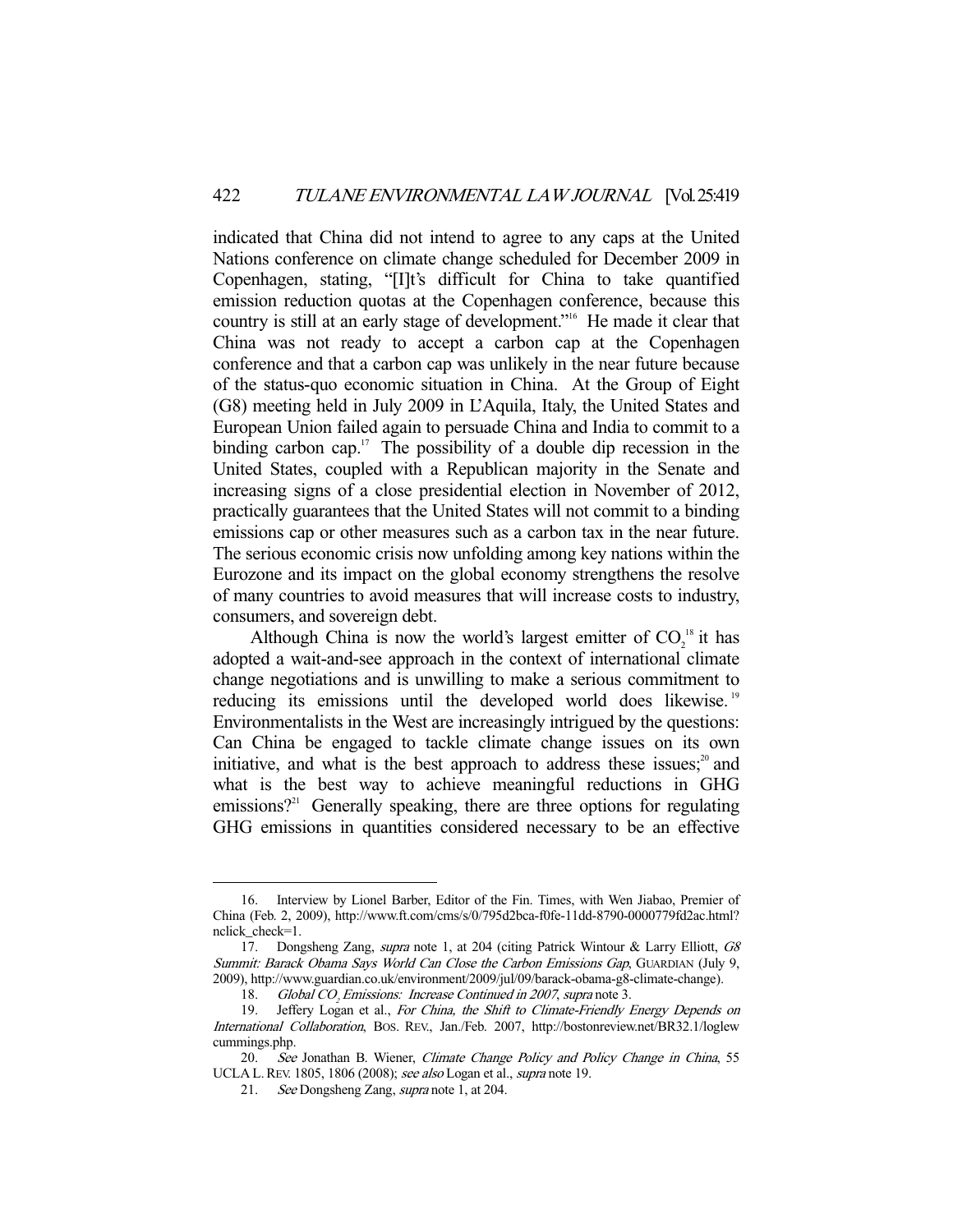mitigation strategy: traditional command-and-control (CAC) regulation, tradable permit markets, and taxes.

 In terms of combating climate change, it is becoming increasingly difficult to reach an agreement that will be accepted by all of the major emitting countries on precisely how to reduce emissions in a way that will not adversely affect economic growth, contribute to increased costs, higher unemployment, and, as we have witnessed in recent months in several regions in the world, being seen as a contributing factor to political instability. However solid the science highlighting the urgent need to combat global warming and climate variation, there remains no consensus on how to design and implement policies that will be effective in the context of reducing emissions while, at the same time, on a country-by-country basis, being politically achievable. Contrary to the position being put forward by the Australian government in support of its carbon tax, it will take more than moral leadership to persuade the major emitting countries to embrace measures that may have devastating short and medium term negative economic impacts.<sup>22</sup> It is in this context that this Article will explore the imposition of a carbon tax and/or tradable permit markets in China.

 As Hoeller and Wallin indicate, a carbon tax is an environmental tax that is levied on the carbon content of fuels.<sup>23</sup> In other words, it is a form of carbon pricing. A carbon tax can be implemented by taxing the burning of fossil fuels—coal, petroleum products such as gasoline and aviation fuel, and natural gas—in proportion to their carbon content. The National Science Academies<sup> $24$ </sup> and the assessment reports of the Intergovernmental Panel on Climate Change  $(IPCC)^{25}$  have pointed to the potential impacts of human-induced climate change. Carbon taxes are one of the policy measures that can be used in reducing GHG emissions

<sup>22.</sup> See Andrew L. Urban, The Greatest Moral Challenge of Our Time . . . Is Not Climate Change, PURSUE DEMOCRACY (June 27, 2011), http://pursuedemocracy.com/2011/06/greatestmoral-challenge/ (stating that global warming is not a moral issue, but rather "a matter of practical politics and economic management").

<sup>23.</sup> Peter Hoeller & Markku Wallin, Energy Prices, Taxes and Carbon Dioxide Emissions, 17 OECD ECON. STUD. 91, 92 (1991), available at http://www.oecd.org/dataoecd/33/26/34258 255.pdf.

 <sup>24.</sup> See G8+5 Academies' Joint Statement: Climate Change and the Transformation of Energy Technologies for a Low Carbon Future, NAT'L ACADEMIES (May 2009), http://www. nationalacademies.org/includes/G8+5energy-climate09.pdf; see also Climate Change at the National Academies, NAT'L ACADEMIES, http://dels-old.nas.edu/climatechange/ (last visited Mar. 12, 2012).

<sup>25.</sup> See INTERGOVERNMENTAL PANEL ON CLIMATE CHANGE, CLIMATE CHANGE 2007: SYNTHESIS REPORT 7-14 (Nov. 2007), http://www.ipcc.ch/pdf/assessment-report/ar4/syr/ar4\_syr\_ spm.pdf.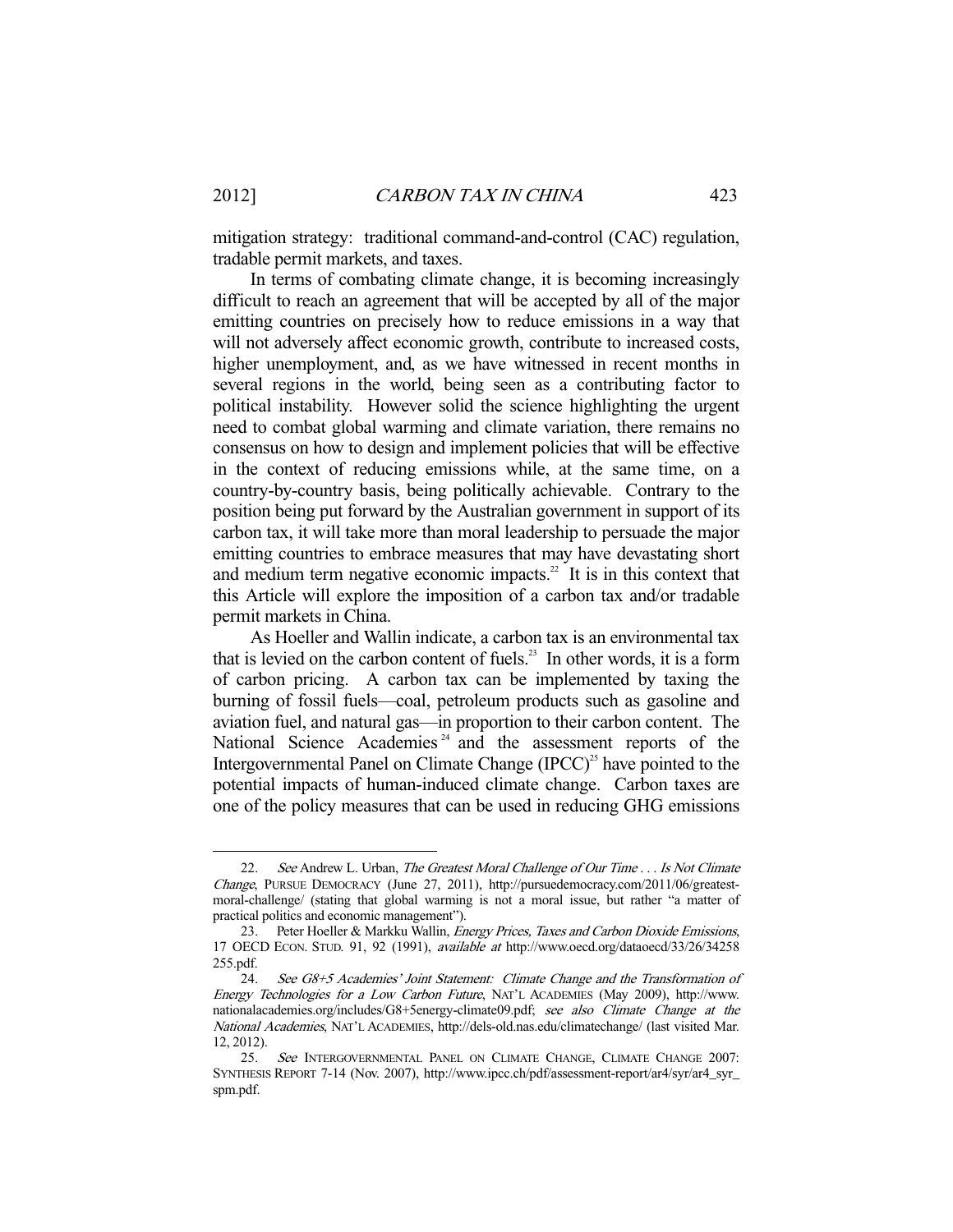from fossil fuels.<sup>26</sup> Some countries have implemented carbon taxes or energy taxes based on the carbon content of fuels.<sup>27</sup>

 In the context of climate change, the heated discussion on whether to levy carbon taxes is now one of the major topics of debate in China. Not only the news media, but also the official administrative agencies like the Ministry of Environmental Protection, the Ministry of Finance, and experts and scholars in academic circles are giving more consideration to this particular mechanism to reduce emissions. At this point in time, most of the commentary in China focuses on the experience of other countries who have introduced some form of carbon taxes, using these examples as a basis for levying carbon taxes in China. Nevertheless, the commentary and discussions within China are at a very rudimentary stage of development and have not yet tackled the detail with respect to what problems and obstacles are likely to occur in the context of the Chinese economy and whether or not it is feasible to levy carbon taxes in practice. Several of these key issues are the subject of this Article.

# II. BACKGROUND

 The ability of China to achieve the sustainable development of its economy is under significant stress as China is now experiencing a severe period of "both potential energy shortages and challenges related to climate change impacts."<sup>28</sup> It is predicted that China's energy deficiency in terms of coal and natural gas will reach 25% of total domestic production, while its oil import dependency could be as high as  $60\%$  by  $2020.^{29}$  According to an authoritative forecast, China's annual energy-related  $CO<sub>2</sub>$  emissions growth rate is expected to reach 2.8% during the period 2006 to 2030, compared with only 0.1% for Organisation for Economic Co-operation and Development (OECD) European countries over the same period.<sup>30</sup> Although the industrialized countries experienced much the same rapid growth in emissions, it is not

<sup>26.</sup> Igor Bashmakov et al., Policies, Measures, and Instruments, in IPCC, CLIMATE CHANGE 2001: MITIGATION 399, 413-14 (Bert Metz et al. eds., 2001), available at http://www. grida.no/climate/ipcc\_tar/wg3/pdf/6.pdf.

<sup>27.</sup> *See id.* at 414-15.

<sup>28.</sup> Xin Wang et al., An Analysis on the Short-Term Sectoral Competitiveness Impact of Carbon Tax in China, IDÉES POUR LE DÉBAT, June 2010, N° 03, at 4, http://www.iddri.org/ Publications/Collections/Idees-pour-le-debat/IPD1003 - wang, li, zhang.pdf.

<sup>29.</sup> Id. (citing R.B. MAO & Q.T. CHEN, A STUDY OF APPROACHES AND METHODS TO MEET CHINA'S 20% ENERGY EFFICIENCY TARGET FOR 2010 (2008)).

 <sup>30.</sup> ENERGY INFO. ADMIN., U.S. DEP'T OF ENERGY, INTERNATIONAL ENERGY OUTLOOK: 2009, at 112 figs.83 & 84 (May 2009), http://www.setav.org/ups/dosya/25025.pdf.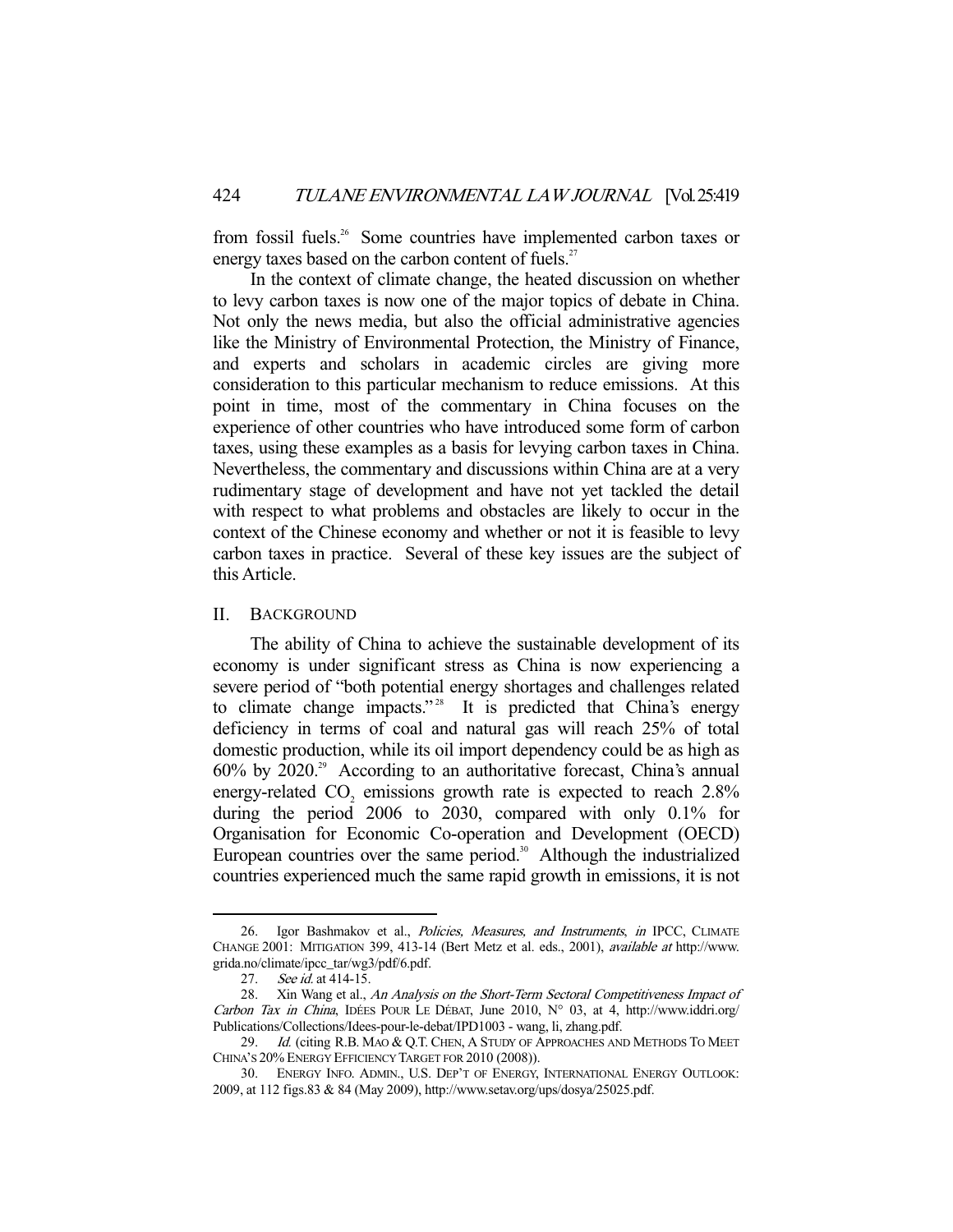realistic for China to replicate their development pathways.<sup>31</sup> The modernization process in China must give consideration to both economic growth and the control of GHG emissions.<sup>32</sup> Combating climate change, however, is of course in China's own interest, a fact that has forced it to develop at least a political willingness to address the issue. 33 A series of ambitious targets that should be implemented urgently have been set by the Chinese government, including the reduction of carbon intensity per unit of GDP by 40% to 45% and to increase the proportion of new and renewable energies to 15% of the total energy consumption by the end of 2020, compared to 2005 levels.<sup>34</sup> It should be noted, however, that the commitment to reduce the intensity of its emissions, a position also adopted by India at the Copenhagen Summit in December  $2009$ ,<sup>35</sup> is not a reduction in actual emissions over a base period but rather a commitment not to increase emissions to a level that otherwise would have occurred had nothing been done to curb emissions. This should not, therefore, be confused with a cap and trade scheme where the aggregate emissions are, in fact, reduced over time.

 In addition, a series of CAC policies have been widely implemented in China like closing small and inefficient thermal power plants and energy-intensive factories and limiting the expansion and installation of new energy-intensive industries.<sup>36</sup> It is likely that these policies and measures will be continued and expanded in the future. As a major policy instrument, these adjustment and control measures have successfully contributed to the achievement of the energy efficiency improvement targets and market restructuring objectives of the Eleventh Five Year Plan  $(2006-2010)$ .<sup>37</sup> CAC policies, however, often come with high implementation costs and may well have negative impacts in terms

<sup>31.</sup> Xin Wang et al., *supra* note 28, at 4.<br>32. *Id.* (citing Jiankun He et al., *CO. E* 

<sup>32.</sup> *Id.* (citing Jiankun He et al.,  $CO<sub>2</sub>$  *Emission from China's Energy Sector and Strategy* for Its Control, 35 ENERGY 4494 (2010)).

 <sup>33.</sup> Id. (citing ZhongXiang Zhang, Can China Afford To Commit Itself an Emissions Cap? An Economic and Political Analysis, 22 ENERGY ECON. 587, 587 (2000)).

 <sup>34.</sup> Id.

<sup>35.</sup> India Pledges To Reduce Carbon Intensity, ENV'T NEWS SERV. (Dec. 4, 2009), http://www.ens-newswire.com/ens/dec2009/2009-12-04-02.asp.

 <sup>36.</sup> Xin Wang et al., supra note 28, at 4 (citing GUOHUA WU, A STRATEGIC STUDY ON ENERGY CONSERVATION AND EMISSION REDUCTION IN CHINA (2009) (in Chinese, author's translation)).

<sup>37.</sup> Id. (citing Ying Chen et al., China's Energy Saving and Emission Reduction vs. Climate Change Actions from 2008 to 2009, in GREEN BOOK OF CLIMATE CHANGE: ANNUAL REPORT ON CLIMATE CHANGE ACTIONS 38, 38-51 (WeiGuang Wang & GuoGuang Zheng eds., 2009) (in Chinese, author's translation); ZhongXiang Zhang, Is It Fair To Treat China as a Christmas Tree To Hang Everybody's Complaints? Putting Its Own Energy Saving into Perspective, 32 ENERGY ECON. (SPECIAL ISSUE) S47 (2010)).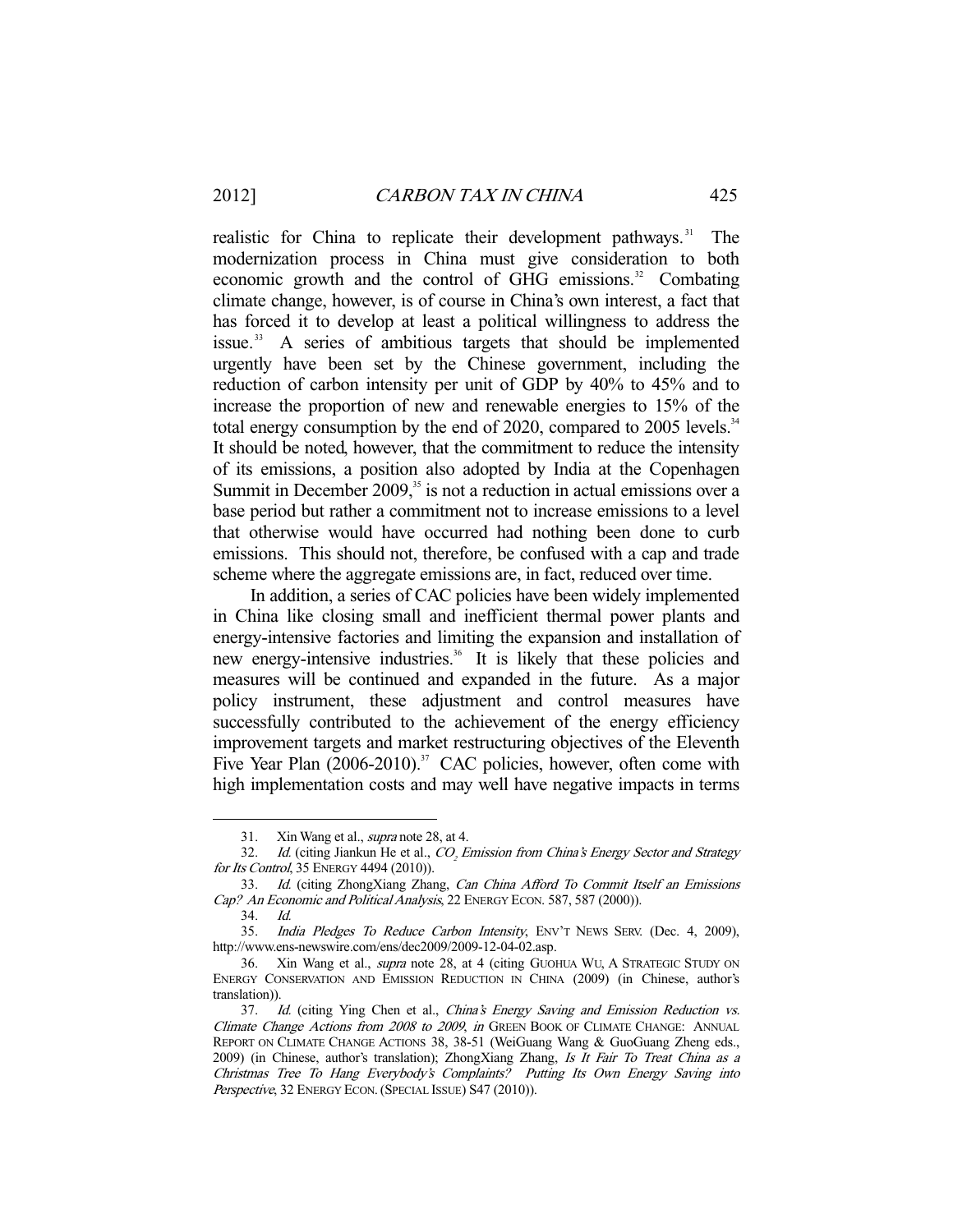of social equity.<sup>38</sup> The drawbacks of CAC policies are mainly reflected in the following two aspects: deadweight loss may emerge because of industry differences in marginal abatement costs or damages from emissions<sup>39</sup> and, in the absence of a clear price signal, clean renewable energies will be unlikely to replace cheaper fossil fuels and lead to a change in consumption behaviour.<sup>40</sup>

 There is little doubt that CAC policies alone will be insufficient to enable China to cope with the conflicting climate and economic pressures in the face of rapid growth and a dramatic increase in quality of life standards, which, in turn, will inevitably exacerbate energy demand from domestic transport and other consumer oriented industries.<sup>41</sup> It is worth noting that a call for action emerged at the Communist Party's Central Committee Conference on economic issues in December 2007, namely a "speeding up in the implementation of fiscal, tax, pricing and financial policies [in order] to save energy and reduce  $CO_2$  emission."<sup>42</sup> This demand, however, did not lead to a systematic fiscal measure focused on energy saving and  $CO<sub>2</sub>$  emissions reduction in China. The existing taxes in China cover only a relatively small part of energy mix and pollution,<sup>43</sup> among which no tax focuses on carbon emissions. For example, although fees (charges) are collected on 113 pollutant types (such as waste water, solids, noise pollution, and radioactive materials), there is currently no fee imposed on carbon emissions.<sup>44</sup> Also, despite the fact that resource taxes have been levied on coal, oil, and natural gas in China since 1984,<sup>45</sup> which can help to reduce  $CO_2$  emissions indirectly, they cannot clearly distinguish the external carbon costs of different

-

44. Id. at 4-5.

 <sup>38.</sup> Id. (citing OECD, ENVIRONMENTAL PERFORMANCE REVIEWS: CHINA (2007); CHINA COUNCIL FOR INT'L COOPERATION ON ENV'T & DEV., ECONOMIC INSTRUMENTS FOR ENERGY EFFICIENCY AND THE ENVIRONMENT (2009), http://www.foes.de/pdf/Research\_Report\_EN\_ FINAL.pdf).

<sup>39.</sup> Id. (citing Nicholas Z. Muller & Robert Mendelsohn, *Efficient Pollution Regulation:* Getting the Prices Right, 99 AM. ECON. REV. 1714 (2009)).

 <sup>40.</sup> Id.

 <sup>41.</sup> Id.

 <sup>42.</sup> Id.

<sup>43.</sup> Id. For example, restrictive fiscal measures on exports have only been imposed on a small range of energy-intensive products, accounting for only a relatively minor portion of Chinese GDP and total exports. Id. (citing Xin Wang & Tancrède Voituriez, Can Unilateral Trade Measures Significantly Reduce Leakage and Competitiveness Pressures on EU-ETS-Constrained Industries? The Case of China Export Taxes and VAT Rebates (Jan. 21, 2009) (unpublished manuscript), available at http://ssrn.com/abstract=1635830 (follow "One-Click Download" hyperlink)).

 <sup>45.</sup> Id. (citing ZUO LIU, CHINA TAXATION (2007)); Shixing Yang, Resources Tax Reformation Aims at Adjusting Tax Rate of 6 Mineral Resources, CHINA TIMES (Feb. 14, 2012), http://chinatimes.cc/yaowen/hongguan/2012-02-24/28975.shtml.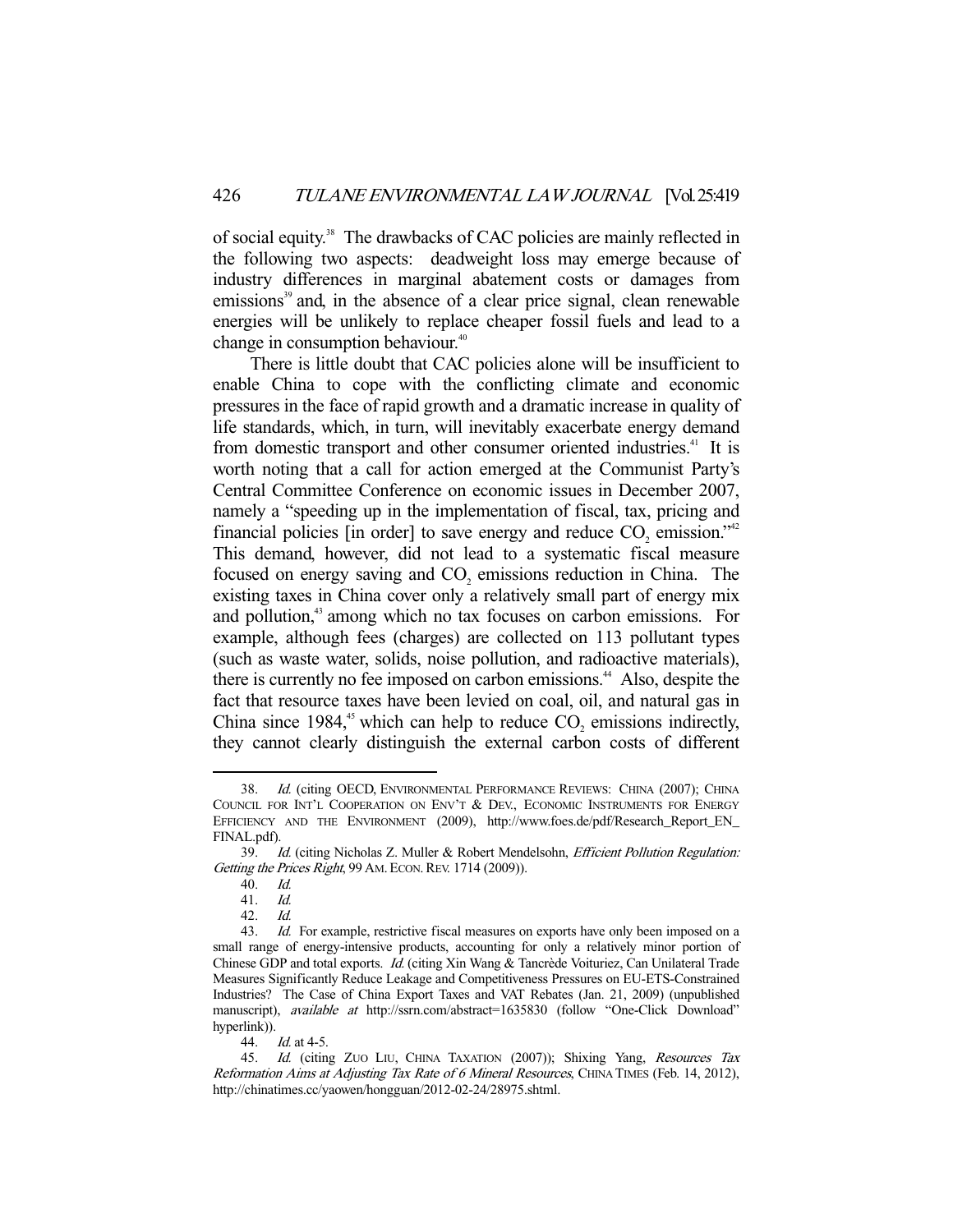fossil fuels.46 A carbon tax levied on fossil fuels based on their carbon content avoids the aforementioned drawbacks. On one hand, it can give explicit price signals on carbon  $costs$ ;<sup>47</sup> on the other hand, a carbon tax can cover most of the  $CO_2$  emission sources.<sup>48</sup> A carbon tax might not only stimulate and strengthen China's efforts to develop a low carbon economy, but under increasing pressure from the international community, it might also provide a strong signal that China is now undertaking greater efforts to combat climate change and fulfil its international obligations.49 Under increasing criticism both domestically and internationally, it is increasingly likely that the Chinese government will place a carbon tax much higher on its agenda as it appears that other measures and actions to deal with its GHG emissions at this point in time have received only limited international recognition.

 The levying of an environmental tax has been on the Chinese government's agenda dating back as far as  $2008$ .<sup>50</sup> As one of the key taxation policies that China has taken under consideration, the environmental tax proposal has been undergoing careful study and appraisal by the Ministry of Finance, State Administration of Taxation, and the State Environmental Protection Administration for some time.<sup>51</sup> There are three plans for the collection of environmental tax, which were proposed by Sun Gang and Xu Wen, two researchers with the Ministry of Finance, in their report published in November 2007.<sup>52</sup> The first plan, based on the principle of "pay according to profits," suggests that the government collect a tax from companies according to the amount they earn from their products that consume resources or pollute the environment.<sup>53</sup> It is obvious that this kind of general environmental taxation would be imposed across the corporate sector because almost all of their products consume resources.<sup>54</sup> According to the second plan, companies would pay a tax in accordance with how many pollutants they

<sup>46.</sup> Xin Wang et al., *supra* note 28, at 5.

<sup>47.</sup> Id. (citing WILLIAM J. BAUMOL & WALLACE E. OATES, THE THEORY OF ENVIRONMENTAL POLICY (2d ed. 1998); NICHOLAS STERN, THE GLOBAL DEAL: CLIMATE CHANGE AND THE CREATION OF A NEW ERA OF PROGRESS AND PROSPERITY (2009)).

 <sup>48.</sup> Id.

<sup>49.</sup> Id. (citing ZhongXiang Zhang, The U.S. Proposed Carbon Tariffs and China's Responses, 38 ENERGY POL'Y 2168 (2010)).

 <sup>50.</sup> CHEN GANG, POLITICS OF CHINA'S ENVIRONMENTAL PROTECTION: PROBLEMS AND PROGRESS 150 (2009).

<sup>51.</sup> Id. (citing Gov't Mulls Tax Plan for Environmental Protection, CHINA DAILY (Jan. 7, 2008), http://www.chinadaily.com.cn/bizchina/2008-01/07/content\_6374549.htm).

 <sup>52.</sup> Id. at 150-51.

 <sup>53.</sup> Id.

 <sup>54.</sup> Id. at 151.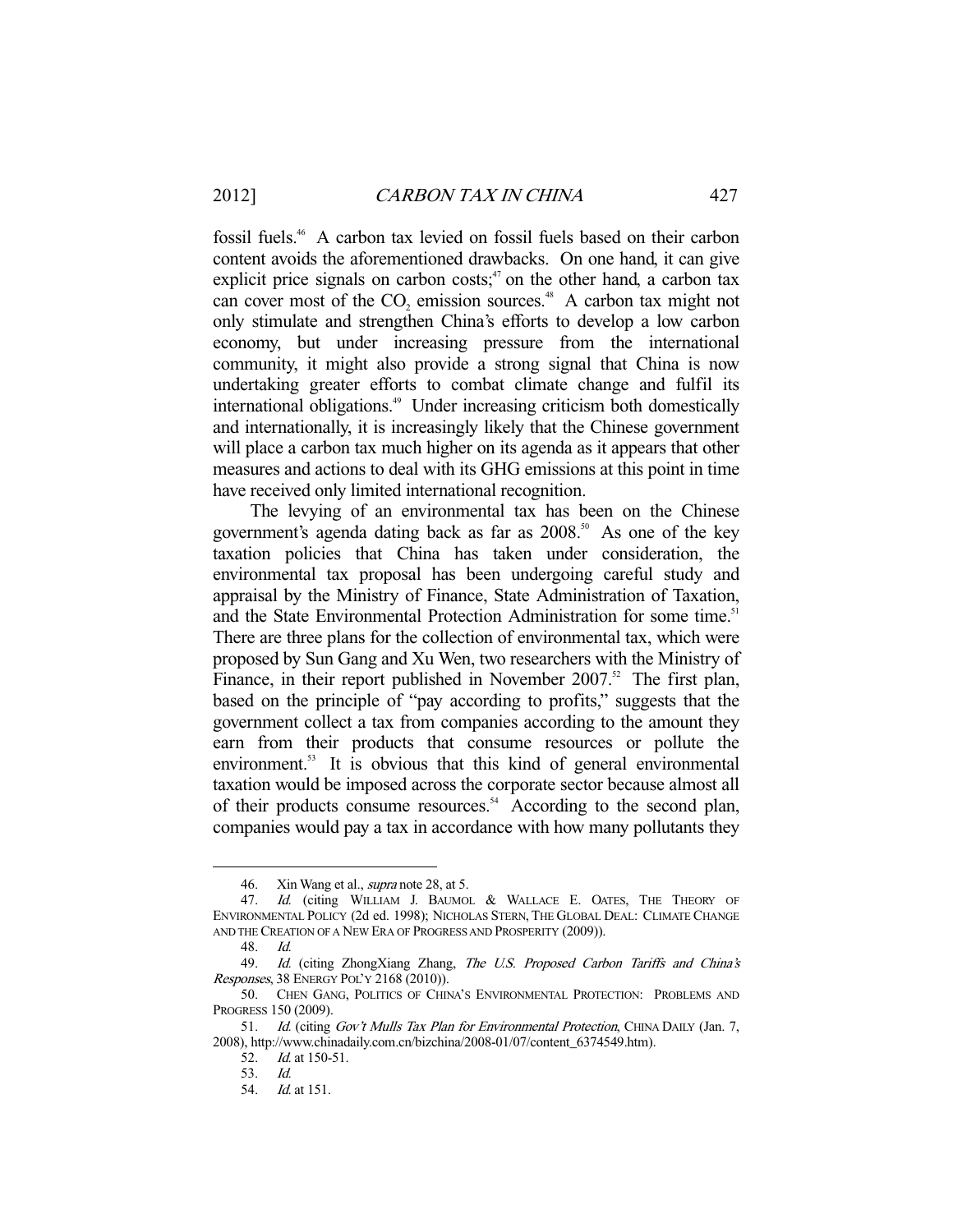have discharged and the tax will target the discharge of sulfur dioxide, carbon dioxide, sewage, solid waste, and other forms of pollutants.<sup>55</sup> This plan is based on the "polluter pays" principle. The fees (or charges) that have been imposed on most of the discharges of sulfur dioxide and oxynitrides will be replaced by these taxes. The third plan is based on the "user pays" principle, which would ask consumers of potentially polluting products, such as fossil fuels, ozone-consuming commodities, fertilizers, and pesticides, to pay the environmental  $tax.^{56}$  Although an environmental tax has been put on the government's agenda, it seems that there is still a long way to go. The Ministry of Finance indicated, meanwhile, that it prefers to raise the existing resource and consumption tax in order to give more consideration to environmental protection while adding new forms of taxes into the current taxation system.<sup>57</sup>

 In this context, on September 23, 2009, the "official think tanks" proposed that the Chinese government should introduce a carbon tax within the next five years as it strived to move China away from reliance on dirty coal and to curb fast-growing carbon emissions.<sup>58</sup> The proposals came just hours after President Hu Jintao told a United Nations summit that China would "notably" cut its carbon intensity by  $2020$ .<sup>59</sup> For years, the Chinese researchers had discussed the option of levying a tax on carbon emissions as part of efforts to cut pollution and wasteful energy use, but little progress had been made. However, the timing of the proposals, weeks before the Copenhagen conference to agree on a new climate change treaty, made it seem more likely the government would seriously consider levying carbon taxes.<sup>60</sup>

 A Ministry of Finance research institute said levying a carbon tax was "a feasible way to curb significantly the use of coal and other fossil fuels, the main sources of emissions of carbon dioxide and other [GHGs]."<sup>61</sup> The institute noted concerns, however, that such a levy would depress economic growth and its introduction would be based on international and domestic economic conditions.<sup>62</sup> The institute

 <sup>55.</sup> Id.

 <sup>56.</sup> Id. (citing Gov't Mulls Tax Plan for Environmental Protection, supra note 51).

 <sup>57.</sup> Id.

<sup>58.</sup> Shi Jiangtao, Think Tank Calls for Carbon Tax by 2013; Research Institute Linked to Ministry of Finance Puts Forward New Anti-Pollution Plan, S. CHINA MORNING POST, Sept. 24, 2009, at 4.

<sup>59.</sup> Id.; see also Li Jing, Hu Upbeat on Climate Deal, CHINA DAILY (Oct. 22, 2009, 7:32 AM), http://www.chinadaily.com.cn/china/2009-10/22/content\_8828416.htm.

 <sup>60.</sup> Shi Jiangtao, supra note 58.

 <sup>61.</sup> Id.

 <sup>62.</sup> Id. It should be noted that these concerns were expressed well in advance of the economic crisis facing the Eurozone countries in October 2011 during the G20 summit in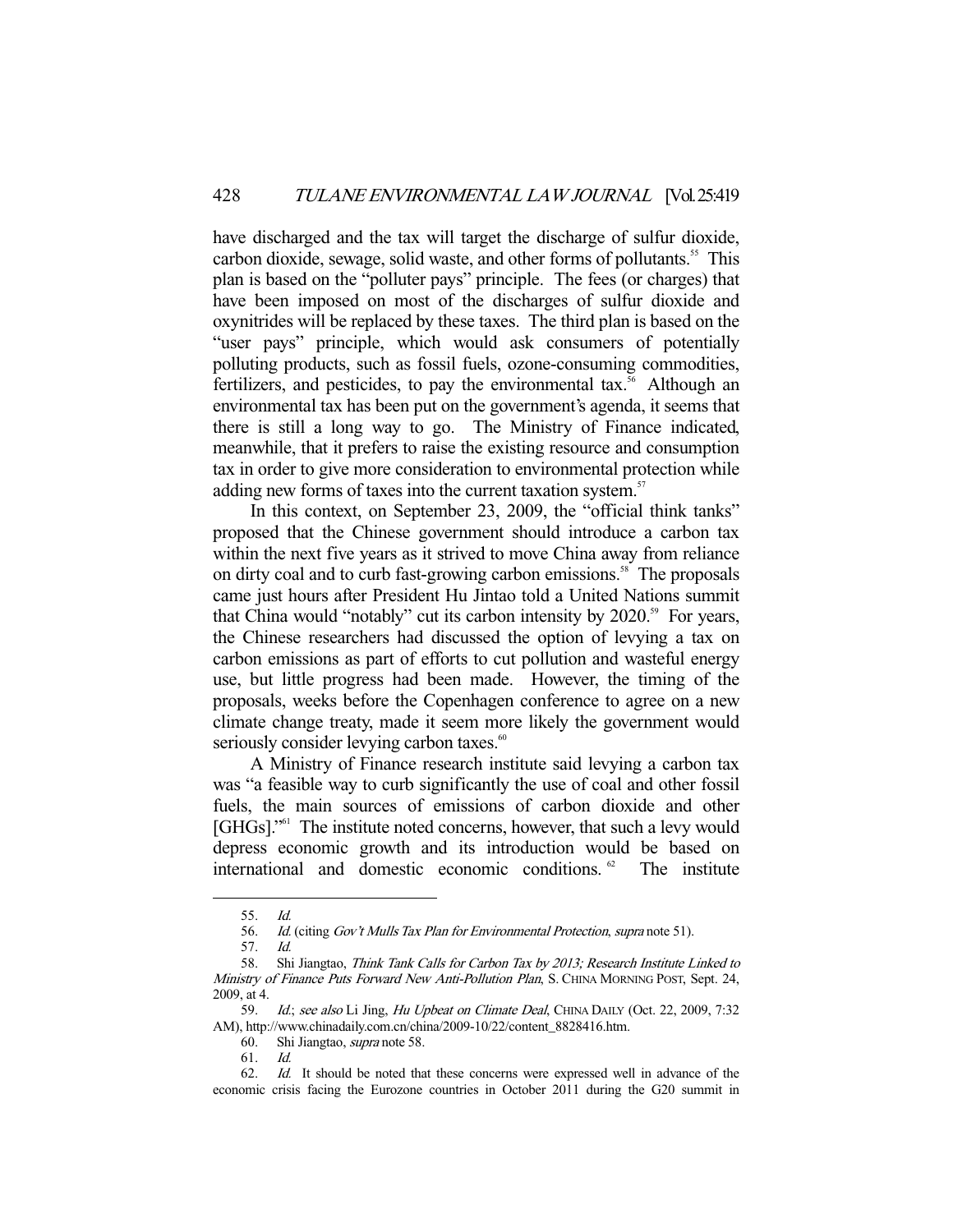suggested the tax could be introduced by 2013 after the government brought in a resource tax.<sup>63</sup> The institute's proposal suggested the tax should not be so high that it would become burdensome, and it should start at ten yuan per ton of carbon dioxide emitted.<sup>64</sup> The Chinese central government would get 70% of the carbon tax proceeds, and would spend most of that money on tackling pollution and climate change problems; local governments would get the remaining 30%.<sup>65</sup> Coal, China's biggest source of air pollution, accounts for 70% of the nation's energy consumption.66 Academics and environmental groups urged the central government to impose energy and environmental taxes, including a tax on coal.<sup>67</sup>

 Presently, there is a heated debate in China on whether it is necessary to levy a carbon tax. The advocates for the tax insist that carbon tax legislation is necessary to combat climate change and is a significant means of boosting energy savings and emission reductions.<sup>68</sup> However, the opponents assert that carbon tax legislation will burden commercial enterprises and will have detrimental effects on the competitiveness of many of them.<sup>69</sup> Moreover, they underline the fear

63. Shi Jiangtao, supra note 58.

-

67. Id.

 68. See Zitai Zhang, Thinking About Legislation for Carbon Tax in China, 2 L. SCI. MAG. 98, 98-99 (2010) (in Chinese, author's translation). For example, in June 2009, the Institute for Financial Science of the Chinese Ministry of Finance concluded that it is necessary for China to implement a carbon tax on the basis of learning the lessons and experience of implementing carbon taxes from other countries. Haili Cao, Guesses of Implementing Carbon Tax in China, CENTURY WKLY., Jan. 18, 2010, at 14 (in Chinese, author's translation). In the feasibility study report on Implementing Carbon Taxes in China issued by the Institute, it proposed that carbon taxes, as an effective policy tool to achieve energy saving and emission reduction as well as an efficient economic measure to protect the environment, should become one of the main policy instruments for combating climate change. Id.

 69. For example, the director and researcher of the Urban and Environment Institute of the Chinese Academy of Social Sciences, Jiahua Pan, indicated that there were "incorrect points" in political, economical, and environmental aspects when implementing carbon taxes in China.

Cannes, France, triggered by the imminent threat of Greece defaulting on its debt obligations and Italy facing political and economic uncertainty with the rumoured forced resignation of Prime Minister Silvio Berlusconi. See Catherine Viette, Berlusconi Survives 51st Confidence Vote, FRANCE 24 (Oct. 14, 2011), http://www.france24.com/en/20111014-italy-berlusconi-facesconfidence-vote-parliament-financial-crisis; Berlusconi To Stand Trial on Prostitution Charges, MACLEANS.CA (Feb. 15, 2011, 1:45 PM), http://www2.macleans.ca/2011/02/15/berlusconi-tostand-trial-on-prostitution-charges/. These events, the continuing weakness of the U.S. economy and the forecasts that a full recovery from this global economic downturn could take as long as ten years, will have a profound impact on when a carbon tax in China might be introduced. See Michael Sivy, How the U.S. Can Avoid a Lost Decade, TIME: MONEYLAND (Dec. 6, 2011), http://moneyland.time.com/2011/12/06/how-the-U-S-can-avoid-a-lost-decade/.

 <sup>64.</sup> Id.

 <sup>65.</sup> Id.

 <sup>66.</sup> Id.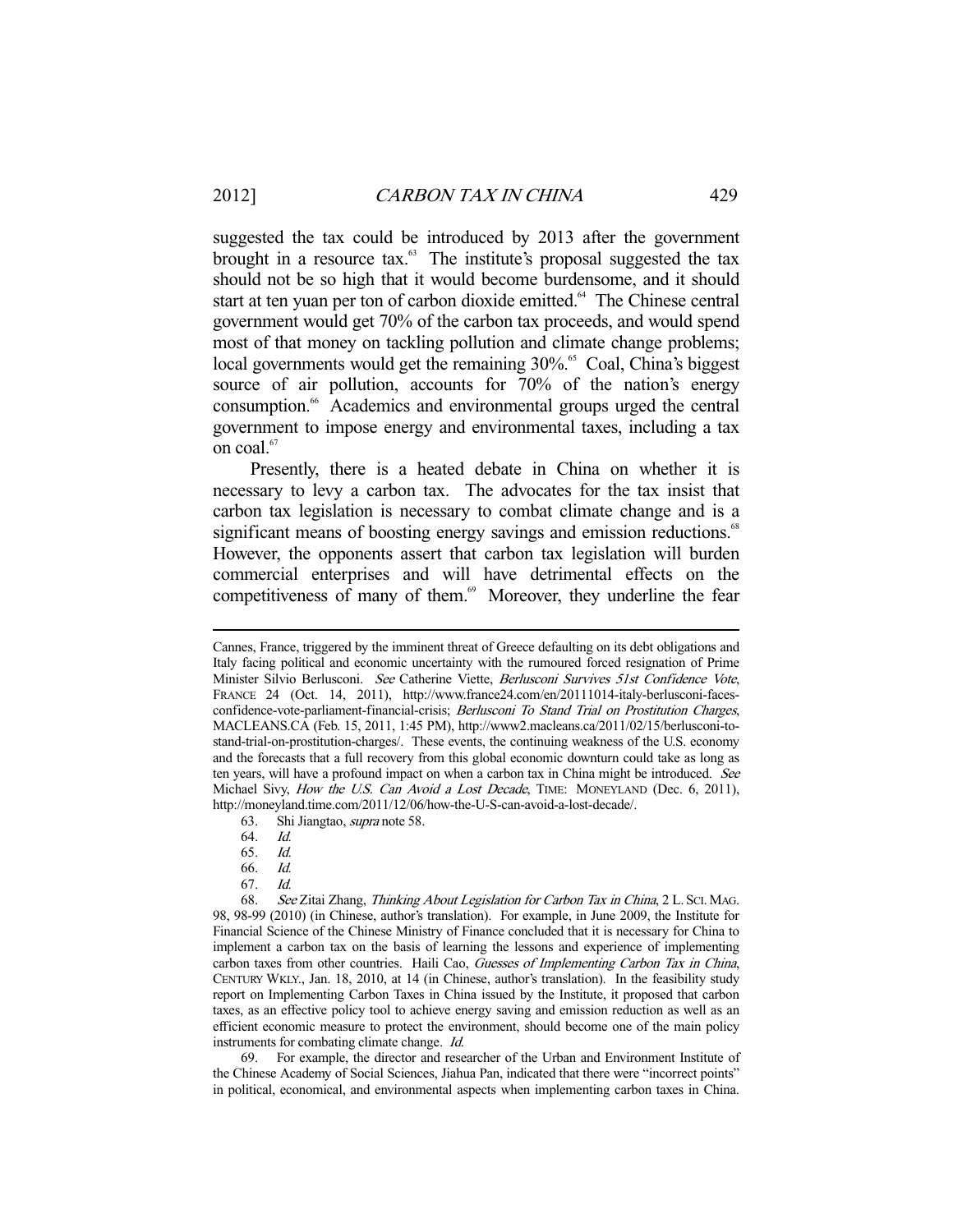that carbon taxes may have a significant impact on the distribution of income.<sup>70</sup>

 Others opposed argue that carbon taxes may have a significant impact on the Chinese economy due to its high costs in reducing GHG emissions.<sup>71</sup> Thus, developing countries, which are weaker in economic strength, cannot afford such heavy financial burdens without financial and technical support from developed countries. The research suggests that the Chinese government needs to impose taxes of 90.71 yuan per ton of carbon (yuan/tC) and 192.9 yuan/tC respectively if using the carbon taxes to fulfil the 5% and 10% emission reduction targets.<sup>72</sup> As a result, the production costs of all departments will increase. For example, the costs of the power industry will increase 5.78% and 12.07% respectively, the costs of the steel industry will rise 0.91% and 1.94%, and the costs of postal service and transportation will grow 0.128% and 0.263% respectively.73 The total social cost can be reduced if the adjustment of the energy structure is in combination with the imposition of a carbon tax. For example, with the imposition of an 82.1 yuan/tC carbon tax, a switch of 1% of coal use to the use of natural gas instead will reduce the entire emission reduction target by 5% but will result in a decrease of resident welfare and GDP by  $0.78\%$  and  $1.51\%$  respectively.<sup>74</sup> The above data clearly indicates that the imposition of carbon taxes combined with adjustments in China's energy structure can have significant impacts across the whole economy.

 Considering the problems and obstacles that may be encountered during the legislative process and the implementation of carbon taxes, it is necessary to analyse the necessity and feasibility of implementing these taxes in China.

Haili Cao, supra note 68, at 14; see Yiming Wei et al., Suggestions and Solutions to Carbon Emissions in China, 2 ADVANCES CLIMATE CHANGE RES. 15, 18 (2006) (in Chinese, author's translation). He considered that, in terms of politics, the Chinese still had not committed to specific emissions reduction targets; from an economic perspective, the enterprise tax burden in China had already been excessive. Haili Cao, supra note 68, at 14. In addition, levying carbon taxes cannot enable China to reduce carbon emissions definitely. He supplemented that if it was used to counter the carbon tariff proposed by developed countries, it would become "even incorrect." Id.

 <sup>70.</sup> See Chuanxuan Li, Legislation for Carbon Tax in the Context of Climate Change: Necessity and Feasibility, 110 J. GANSU INST. POL. SCI. & L. 11, 14-15 (2010) (in Chinese, author's translation) (discussing the acceptability of the impact of a domestic carbon tax on the distribution of income).

<sup>71.</sup> Cf. id. (arguing that a carbon tax is a feasible way to control GHG emissions).

<sup>72.</sup> Yiming Wei et al., *supra* note 69, at 18 (citing Qiaomei Liang et al., Analysis Model on Regional Energy Demand and Emissions of  $CO<sub>2</sub>$  (2005) (unpublished manuscript)).

 <sup>73.</sup> Id.

 <sup>74.</sup> Id.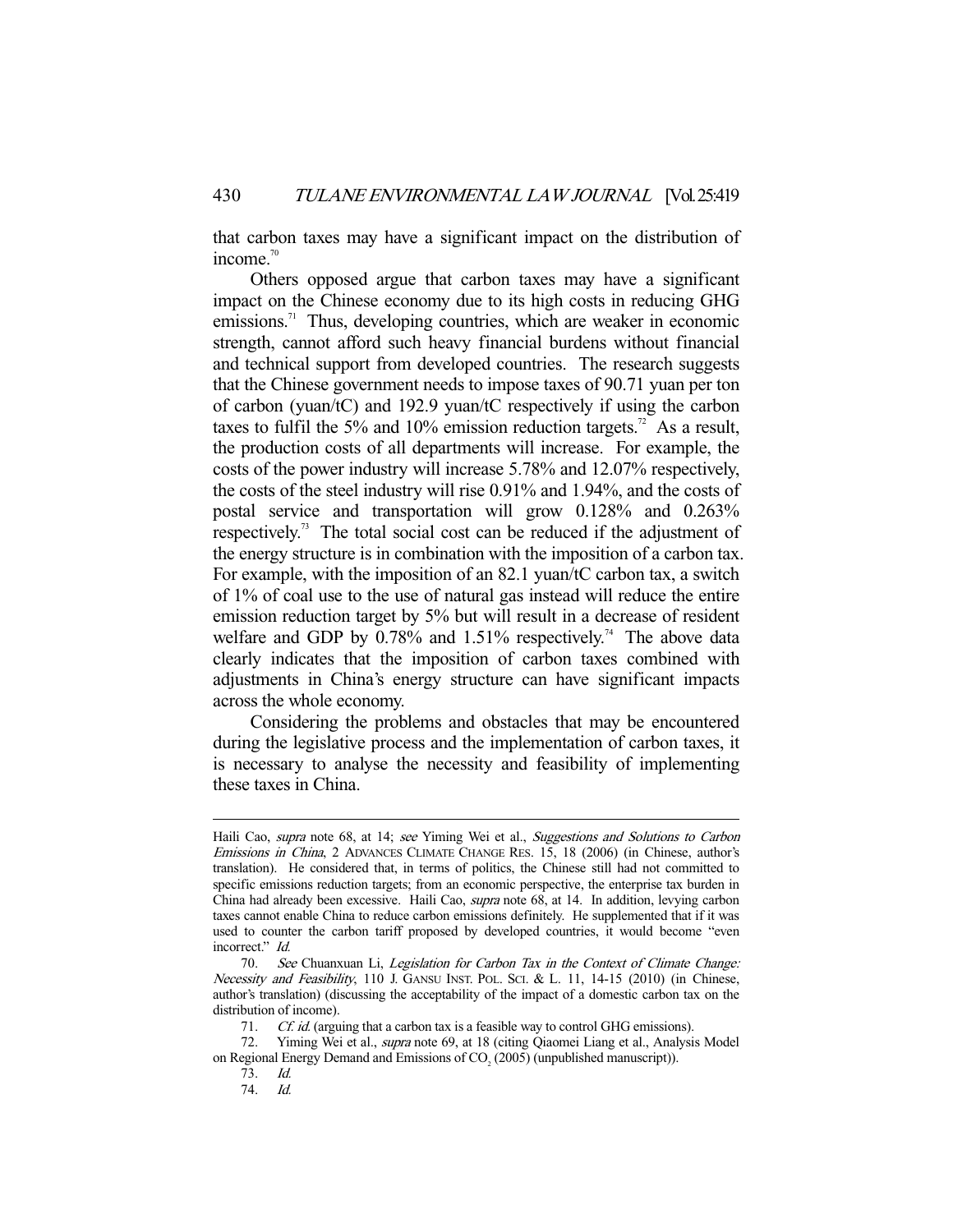#### III. THE NECESSITY OF IMPLEMENTING CARBON TAXES IN CHINA

 The case for implementing a carbon tax in China is far from settled and will inevitably be heavily influenced by events occurring in the global economy. Unlike Australia, which has just enacted into law a carbon tax to take effect on July 1, 2012 (amid vows from the Coalition opposition party to repeal this tax if it wins office in the next election), $\frac{75}{10}$ China has much more to lose if the imposition of such a tax results in a loss of competitiveness amongst its trading partners. It accordingly will carefully take into account the positions adopted by other jurisdictions upon whom it depends to sustain its growing economy.

# A. Carbon Tax Legislation as a Means of Improving the Current Mechanisms for Energy Saving and Emission Reduction in China

 The current mechanisms with respect to energy saving and emission reduction in China are centrally driven, and mainly depend on the government. The central government outlines the proposed target, the target is then disassembled layer upon layer, supervised, and implemented by the government at all levels.<sup>76</sup> This structure lacks encouragement and initiative, which forces the responsible body to save energy and reduce emissions in a passive, as opposed to a creative, manner. It is feared that this kind of superincumbent mechanism will continue to have adverse impacts on the efficiency and effect of energy saving and emission reduction efforts.

 Some commentators argue that in the context of a market-oriented economy, the government should more readily turn to economic means to stimulate energy saving and emission reduction.<sup>77</sup> Revenues raised by a carbon tax can be applied to encourage the enterprises to undertake their own initiatives to save energy and reduce emissions. It is postulated that when commercial enterprises are allowed to implement their own initiatives to save energy and reduce emissions, a kind of bottom-up dynamic concerning energy saving and emission reduction will emerge.<sup>78</sup> This anticipated psychological change at the grassroots level, in

 <sup>75.</sup> Ben Packham & James Massola, Australia To Have Carbon Price from July 1, 2012, Julia Gillard Announces, AUSTRALIAN (Jan. 23, 2012, 10:33 AM), http://www.theaustralian.com. au/news/gillard-to-reveal-climate-policy-today/story-e6frg6n6-1226011223441. The carbon tax legislation cleared the Australian Senate on November 8, 2011. Alison Rehn, It's Official, Australia Has a Carbon Tax, DAILY TELEGRAPH (Nov. 8, 2011, 6:16 PM), http://www.daily telegraph.com.au/news/its-official-australia-has-a-carbon-tax/story-e6freuy9-1226188707768.

<sup>76.</sup> See Zitai Zhang, *supra* note 68, at 98.

 <sup>77.</sup> Id.

 <sup>78.</sup> Id.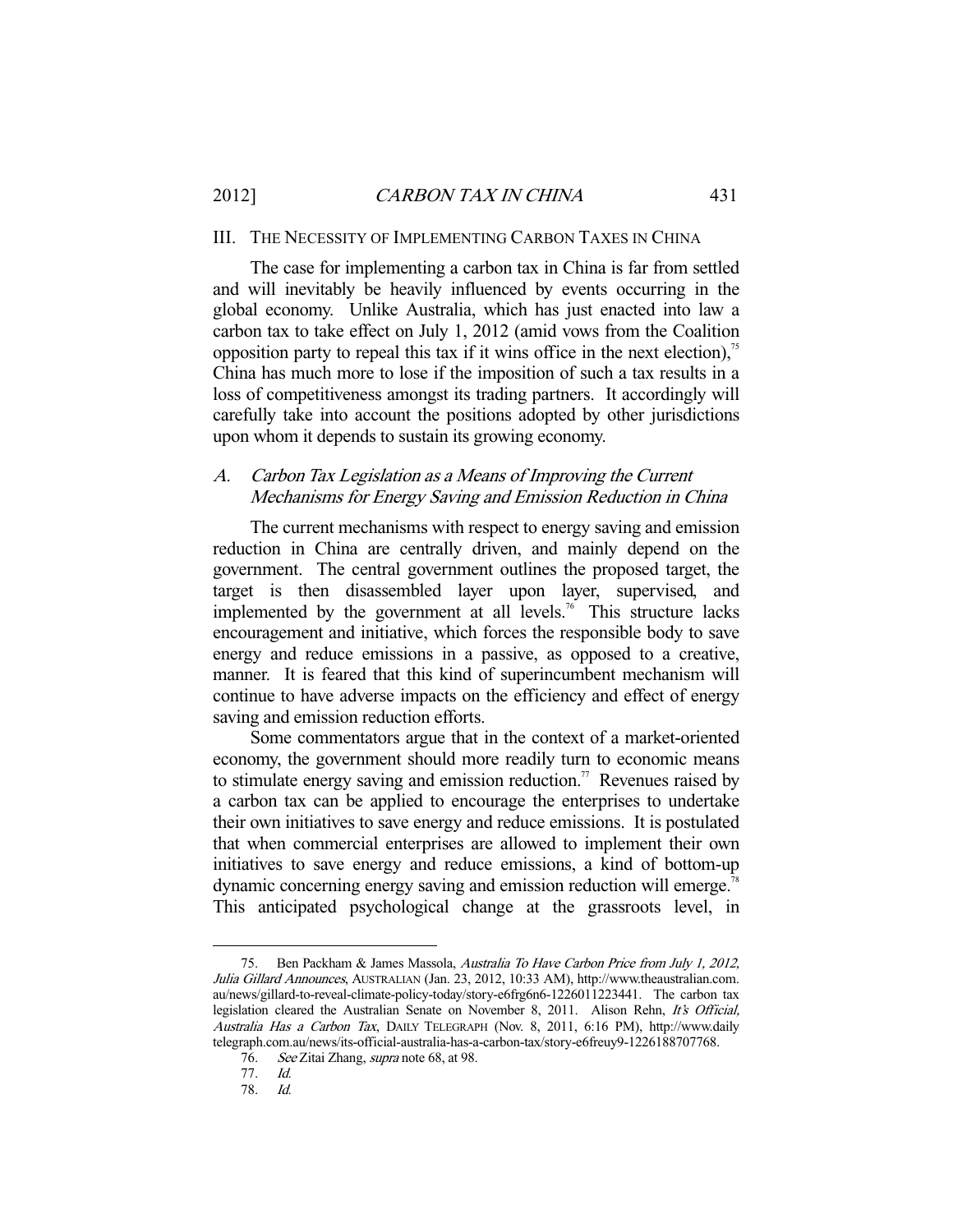conjunction with the government's determination to seriously embark on a program to realize significant energy savings and emission reductions in light of a deteriorating global economic outlook, remains problematic.

#### B. Carbon Tax Legislation: The Challenge of Potential Carbon Tariffs

 As mentioned above, due to the anthropogenic climate change caused by GHG emissions and the commitments and obligations under the Kyoto Protocol, a number of jurisdictions have enacted or are considering enacting either cap-and-trade (CAT) or emissions trading schemes (ETS), such as the EU, or carbon taxes (for example, the Nordic countries).<sup>79</sup> Such regimes, however, have negative impacts on the competitiveness of domestic firms by imposing additional costs on domestic producers in contrast to foreign producers. As a response to concerns about this, some jurisdictions are considering leaking carbon emissions to other jurisdictions which have less stringent policies.<sup>80</sup> Another potential policy response to these concerns is a "carbon tariff," which has also been the subject of heated debate in recent years. The socalled "carbon tariffs" are defined here as any measures that impose "a levy on an imported good on the basis of either the  $CO<sub>2</sub>$  emitted in the production of that good specifically or on the  $CO_2$  emissions or  $CO_2$ emission reduction efforts of the producing country generally."<sup>81</sup> In short, it is a unilaterally-imposed trade-restrictive measure levied on goods and services imported from countries that do not have a domestic price signal. $82$ 

The American Clean Energy and Security Act of 2009<sup>83</sup> (ACESA), by a vote of 219 to 212, was passed by the United States House of Representatives on June 26, 2009, however, it did not pass in the U.S. Senate to become law. $84$  According to the ACESA, a special CO<sub>2</sub> emission tariff, namely the so-called Border Tax Adjustments (BTAs), would be imposed on carbon emission-intensive products, such as: aluminum, steel, cement, and some chemical products that are imported

<sup>79.</sup> See Paul-Erik Veel, Carbon Tariffs and the WTO: An Evaluation of Feasible Policies, 12 J.INT'L ECON. L. 749 (2009); infra Part IV.B.

 <sup>80.</sup> Veel, supra note 79, at 749.

 <sup>81.</sup> Id. at 750.

 <sup>82.</sup> TIM WILSON & CAITLIN BROWN, INST. OF PUB. AFFAIRS, COSTLY, INEFFECTUAL AND PROTECTIONIST CARBON TARIFFS: WHY CARBON TARIFFS SHOULDN'T BE ADOPTED TO OFFSET THE COST OF CARBON 5, http://sustainabledev.org/wp-content/uploads/2009/12/Carbontariffs.pdf (last visited Mar. 27, 2012).

 <sup>83.</sup> H.R. 2454, 111th Cong. (2009).

<sup>84.</sup> H.R. 2454: American Clean Energy and Security Act of 2009, GOVTRACK.US, http://www.govtrack.us/congress/bill.xpd?bill=h111-2455 (last visited Mar. 13, 2012).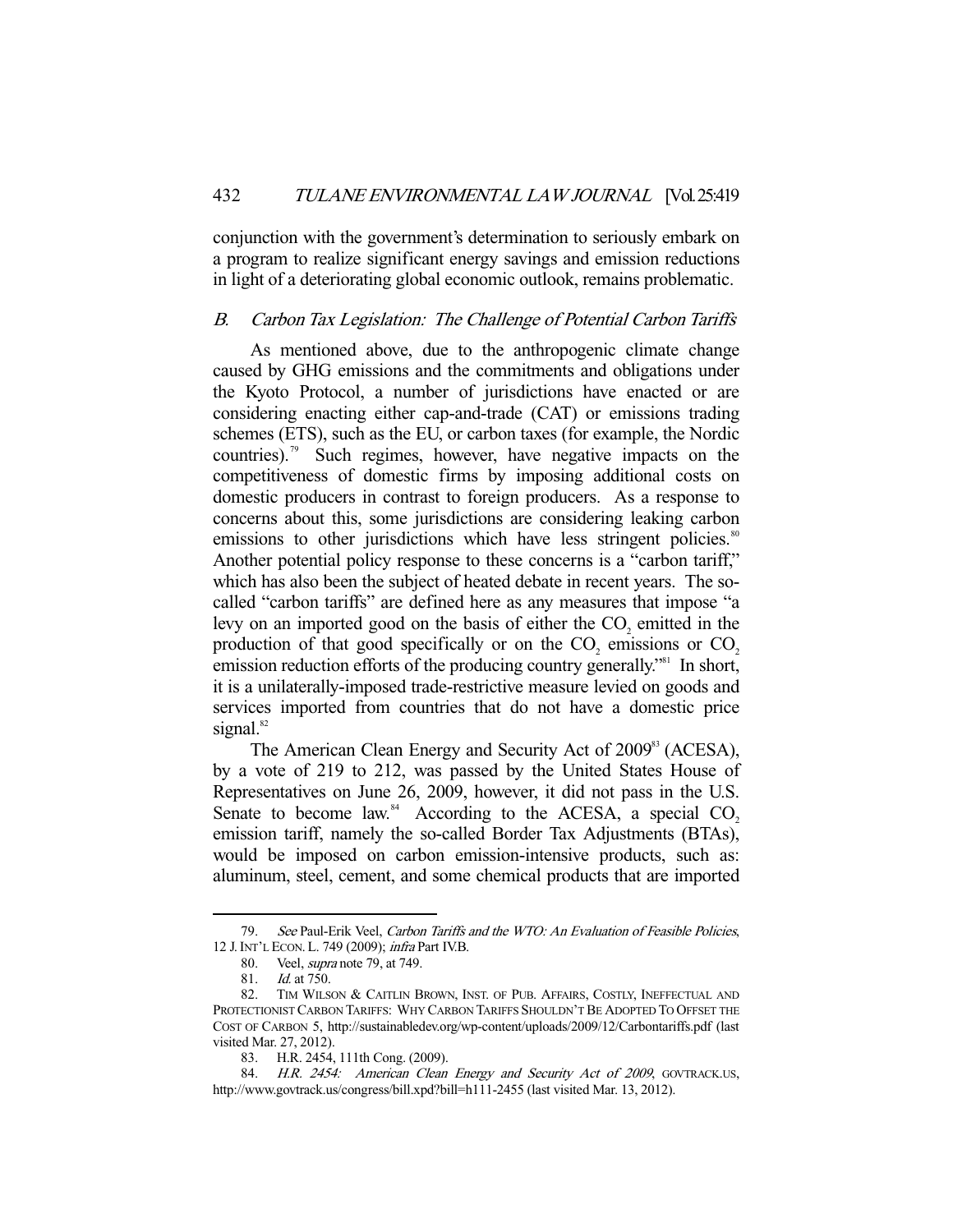from countries without quantitative emission reduction targets beginning in 2020.<sup>85</sup> In addition, in July 2008, the EU announced that as of January 1, 2012, internal and external flights to and from its airports would be added to the ETS, a scheme that forces polluters to buy allowances for  $CO<sub>2</sub>$  they emit above a certain cap.<sup>86</sup> All flights, regardless of the operator's nationality, taking off and landing in the EU would be affected, which involves more than 2000 foreign airlines. $\frac{s}{n}$  From that point on, the airline companies would be responsible for the emitted GHG from their aircraft as long as it flies through EU's skies. This will affect dozens of airline companies in China as well as other airlines around the globe. It is estimated that Chinese airlines will have to pay 800 million yuan (US\$87 million) to the EU for  $CO_2$  emissions in 2012, potentially rising to three billion yuan (US\$330 million) in 2020.<sup>88</sup>

 With a proliferation of legislative measures to implement carbon tariffs, such measures are being scrutinized more often. For example, many developing countries believe that the EU aviation tax violates the principle of "common but differentiated responsibilities," one of the fundamental principles in the efforts to cut global carbon emissions, because the tax does not differentiate responsibilities between developing and developed countries.<sup>89</sup> Additionally, these measures are attracting increased scrutiny in terms of their compliance with international trade law.<sup>90</sup> As a major opponent of carbon tariffs, China criticizes the proposed tariffs on imports put forward by some developed countries as being inconsistent with the World Trade Organization (WTO) rules, claiming that "it is de facto protectionism in the name of environmental protection."<sup>91</sup> The spokesperson for the Chinese Ministry of Commerce said in 2009 that the carbon tariff proposal in the ACESA violates not only the basic norms of the WTO but also the principle of "common but

<sup>85.</sup> See H.R. 2454, §§ 185, 765.

<sup>86.</sup> Opinion, EU's Carbon Control Aims at Emission Reduction Only?, CHINA DAILY (May 18, 2011, 1:04 PM), http://www.chinadaily.com.cn/bizchina/2011-05/18/content\_125330 17.htm.

 <sup>87.</sup> Id.

 <sup>88.</sup> Id. China has indicated that it will refuse to pay the EU aviation levy. Chinese Airlines Refuse To Pay EU Emissions Charge, SYDNEY MORNING HERALD (Jan. 6, 2012), http://www.smh.com.au/travel/travel-news/chinese-airlines-refuse-to-pay-eu-emissions-charge-20 120106-1pnpm.html.

 <sup>89.</sup> Opinion, supra note 86.

<sup>90.</sup> See Veel, *supra* note 79, at 770-93.

<sup>91.</sup> China: Carbon Tariff Could Trigger Trade War, PEOPLE'S DAILY ONLINE (July 3, 2009), http://english.peopledaily.com.cn/90001/90778/90857/90861/6693060.html; see also David Stanway, China Says "Carbon Tariffs" Proposals Breach WTO Rules, REUTERS (July 3, 2009, 2:04 AM), http://www.reuters.com/article/2009/07/03/us-china-climate-idUSTRE5620FV 20090703.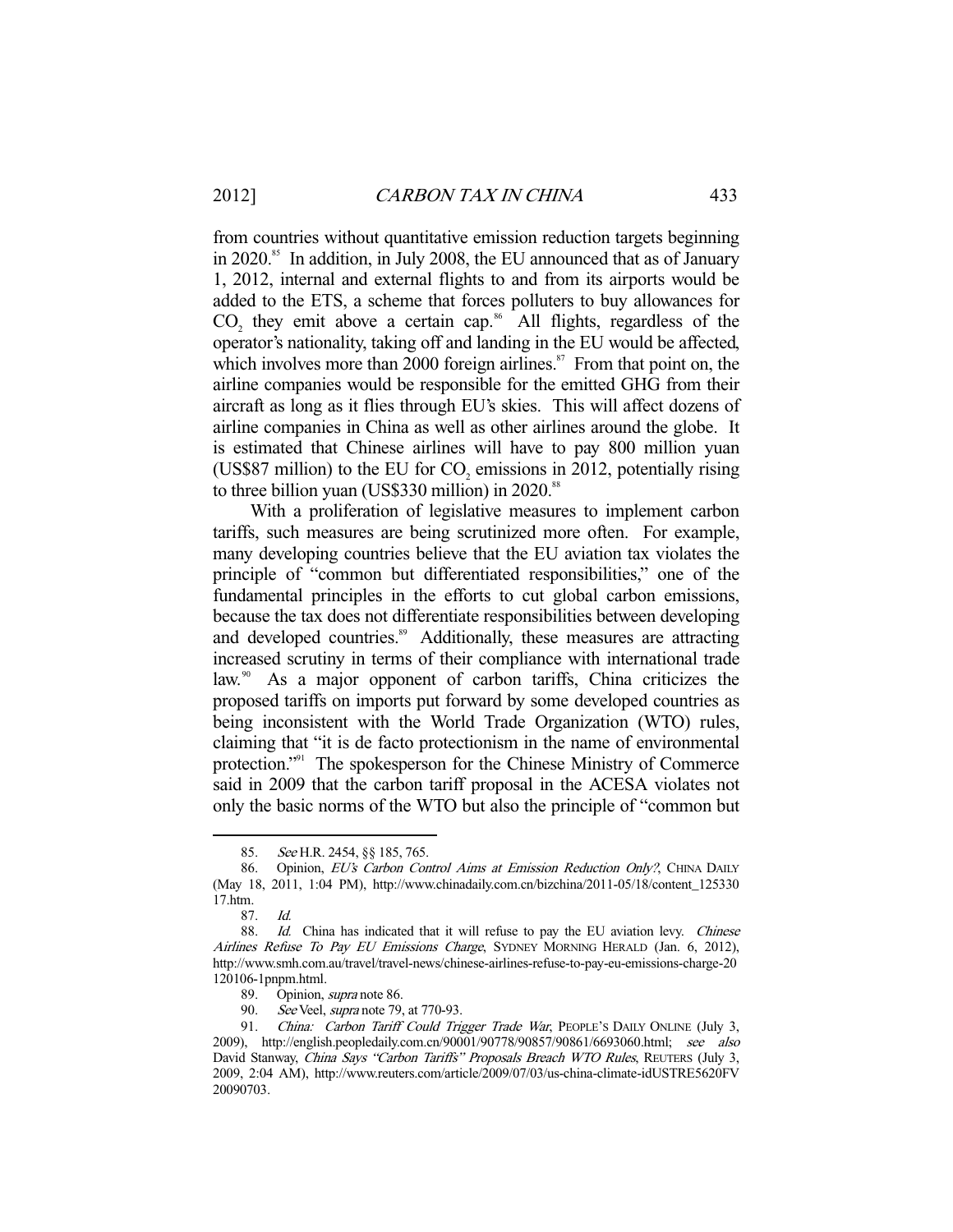differentiated responsibilities" between developed and developing countries mandated by the Kyoto Protocol.<sup>92</sup> Thus, "[t]he carbon tariff will not help to reinforce the confidence of the international community on cooperation on tackling the financial crisis, nor will it help to consolidate the joint efforts by various countries on climate change negotiations."93

 Currently, there are heated disputes on whether carbon tariffs violate the WTO rules. According to the General Agreement on Tariffs and Trade (GATT) article XX paragraphs (b) and (g), some countries assert that they may adopt policy measures that are inconsistent with GATT disciplines, such as carbon tariffs, but necessary to protect human, animal or plant life or health (paragraph (b)), or relating to the conservation of exhaustible natural resources (paragraph  $(g)$ ).<sup>94</sup> Pascal Lamy, the Director-General of the WTO, when being interviewed by newspaper *Le Figaro* indicated that the WTO had given neither the green light nor the red light to carbon tariffs.<sup>95</sup> It appears, however, that it will not be easy to use the WTO rules to attack carbon tariffs.

 Implementing carbon tax legislation may have a positive effect in dealing with the challenge of carbon tariffs. First, in addition to the domestic revenues raised, a carbon tax can encourage the domestic manufacturing industry to pay more attention to carbon emission reduction strategies. Furthermore, levying a carbon tax can render the WTO carbon tariffs issue moot, as double taxation violates the WTO rules.<sup>96</sup>

 There is a further argument that the imposition of a carbon tax will allow the Chinese government to participate in international rulemaking more actively such as with the rules associated with the WTO that are now almost exclusively created by the developed countries.<sup>97</sup> As a developing country, China has to accept these rules passively. Progressive elements in China suggest that the Chinese government

<sup>92.</sup> Which Door Does "Carbon Tariff" Close?, PEOPLE'S DAILY ONLINE (July 22, 2009, 4:24 PM), http://english.peopledaily.com.cn/90001/90780/91344/6707305.html.

<sup>93.</sup> China: Carbon Tariff Could Trigger Trade War, supra note 91.

<sup>94.</sup> See Veel, *supra* note 79, at 775-78.

 <sup>95.</sup> Lamy Indicates the WTO Has Not Opened the Green Light to Carbon Tariffs, MINISTRY COMMERCE PEOPLE'S REPUBLIC CHINA (Sept. 14, 2009, 10:26 PM), http://www. mofcom.gov.cn/aarticle/i/jyjl/m/200909/20090906516209.html (in Chinese, author's translation).

<sup>96.</sup> See Veel, *supra* note 79, at 796-97.

<sup>97.</sup> See Zitai Zhang, supra note 68, at 99.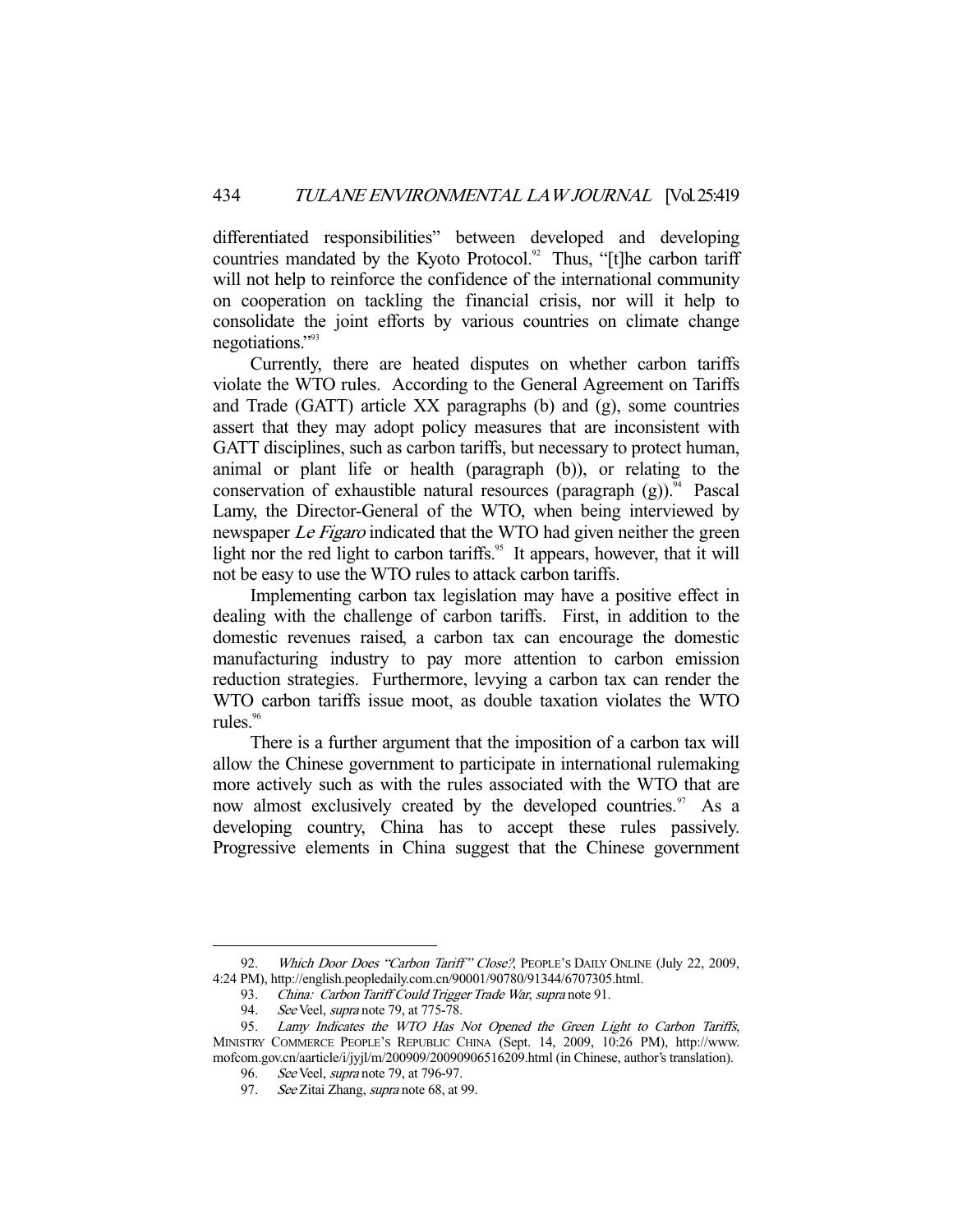should change its thinking and learn to grasp the initiative when facing the upcoming era of green economy.<sup>98</sup>

# C. Carbon Tax Legislation May Resolve the Negative Externality Problems Concerning Carbon Emissions

 Carbon emissions are different in nature from general waste gas emissions and waste water discharges, whose adverse consequences will appear in a relatively short period and within a relatively defined area.<sup>99</sup> The pollutants generated by general waste gas emissions and waste water discharges are better understood and are more amenable to regulatory control in China through the imposition of administrative liabilities or charges, such as sewage charges, and/or civil liabilities, including civil compensation and ecological compensation.<sup>100</sup> In many cases, administrative liabilities and civil liabilities can be employed together. Experience has shown that these measures often resolve the negative externality problems of the discharge behaviour effectively.<sup>101</sup>

 However, carbon emissions have long-term cumulative impacts and are not confined to a particular jurisdiction or area, which makes it difficult, if not impossible, to regulate in the absence of a complete ban (for example with respect to the production and use of chlorofluorocarbons (CFCs) in the context of the Montreal Protocol).<sup>102</sup> Thus, a more effective way to deal with the negative externality problems related to carbon emissions may be to impose a price on carbon in the form of a carbon tax.

#### IV. FEASIBILITY OF IMPLEMENTING CARBON TAXES IN CHINA

 Notwithstanding the ongoing debate in China over the need for carbon tax legislation, there remains concern over whether or not the imposition of such a tax regime is feasible. In China, it is necessary to analyse both the "general foundation" and "special foundation" of carbon tax legislation before one can make any credible prediction as to the feasibility of its implementation. In this context, the general foundation means the fundamental conditions required for all legislation, such as the dissemination of concepts, the discussion of issues and concerns, and the

<sup>98.</sup> See Linglin Zhi, The Evolution of the Game Rules Behind Carbon Tariffs, JIEFANG DAILY, Dec. 19, 2009, at 5, available at http://epaper.jfdaily.com/jfdaily/html/2009-12/19/content\_ 277163.htm (interview with Professor Zitai Zhang, Fudan University).

<sup>99.</sup> See Zitai Zhang, supra note 68, at 99.

 <sup>100.</sup> Id.

 <sup>101.</sup> Id.

 <sup>102.</sup> Id.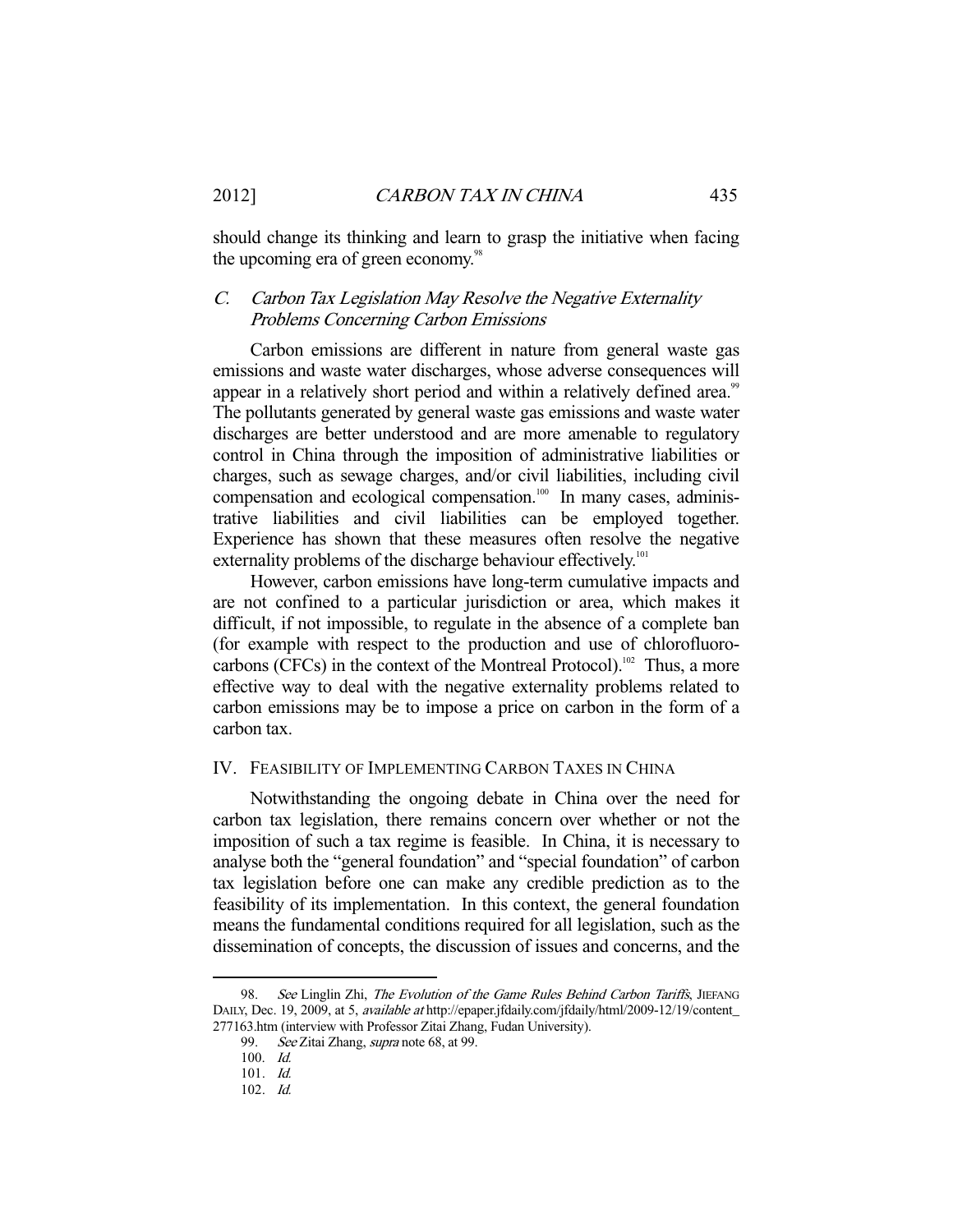sufficiency of theoretical foundations to support it.<sup>103</sup> The special foundation refers to whether the particular obstacles or issues encountered in implementing carbon taxes can be eliminated or mitigated so that there is a reasonable feasibility of implementing the legislation.<sup>104</sup>

 In the context of China, taking into account problems encountered by the developed countries in implementing carbon taxes, the main obstacles are likely to be its social and economic impacts and issues related to the stability of carbon tax income.

# A. The Fundamental Conditions of Carbon Tax Legislation: Carbon Tax Legislation Appears To Have a Sufficient Theoretical Foundation

 A carbon tax, as a type of environmental tax, offers a potentially cost-effective means of reducing GHG emissions.<sup>105</sup> From an economic perspective, carbon taxes are a type of Pigovian tax.<sup>106</sup> According to this theory, carbon taxes are levied on a market activity that generates negative externalities (environmental pollution) and are intended to correct the market outcome back to efficiency, namely internalizing the externality by imposing a carbon tax equal to the marginal social cost.<sup>107</sup>

 The polluter-pays principle, which was proposed by the Environmental Committee of OECD in 1972, is also one of the theoretical foundations of carbon taxes.<sup>108</sup> According to this principle, the  $CO<sub>2</sub>$  emitter should pay for its emission behaviour. With the development and implementation of carbon tax legislation, the environmental right and obligation theory and the tax revenue justice theory have also become part of the theoretical foundation.<sup>109</sup>

1. The concept of the carbon tax has already been widely disseminated and the relevant issues and concerns about it have also been widely discussed. The concept was introduced into China at the end of the 1990s beginning with the consideration of the carbon tax system

 <sup>103.</sup> See Chuanxuan Li, supra note 70, at 14.

 <sup>104.</sup> Id.

<sup>105.</sup> See Sujata Gupta et al., Policies, Instruments and Co-Operative Arrangements, in IPCC, CLIMATE CHANGE 2007: MITIGATION 745, 755-56 (Bert Metz et al. eds., 2007), available at http://www.ipcc.ch/pdf/assessment-report/ar4/wg3/ar4-wg3-chapter13.pdf.

<sup>106.</sup> See Dieter Helm, Economic Instruments and Environmental Policy, 36 ECON. & Soc. REV. 205, 208-09 (2005).

 <sup>107.</sup> Id.

<sup>108.</sup> See Chuanxuan Li, supra note 70, at 14; Ning Zhang, The Necessity and Feasibility of Implementing Carbon Tax in China, 398 CO-OPERATIVE ECON. & SCI. 100, 100 (2010) (in Chinese, author's translation) (discussing the related theory of carbon taxes).

 <sup>109.</sup> Chuanxuan Li, supra note 70, at 14.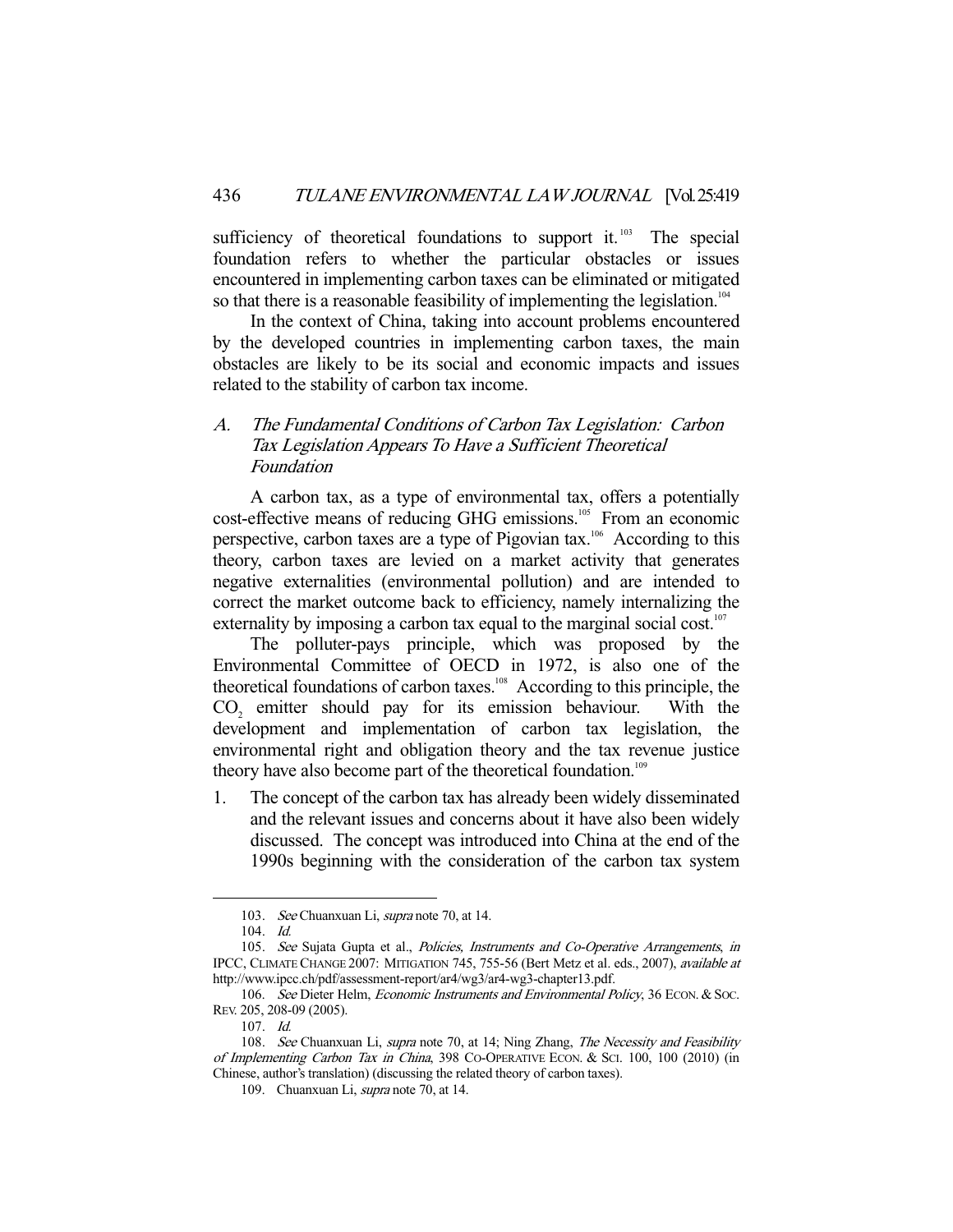developed in the Nordic countries at that time.<sup>110</sup> In the face of increasing pressure to act on climate change and the introduction of green taxes, proposals for the introduction of a carbon tax have been raised more frequently in China over the last decade. This was reinforced in the context of the "Bali Roadmap" in 2007 leading up to the Copenhagen Climate Change summit conference in 2009, and the concept of carbon taxes has been widely discussed and disseminated across China.<sup>111</sup> At the same time, discussions of how to implement such taxes and their likely impact on energy saving and emission reduction have taken place gradually with interested segments of the public and within various legislative departments. Carbon tax legislation has been one of the most important issues in the discussion of a green tax system and the levying of environmental taxes since 2005.<sup>112</sup> Support from members of the public and government departments for carbon tax legislation is under consideration. The National Climate Change Programme, issued by the State Council in 2007, presented findings with respect to the application of using tax revenue to help combat climate change.<sup>113</sup> In addition, the Ministry of Environmental Protection and the Ministry of Finance are both actively carrying on research concerning carbon tax legislation.<sup>114</sup> All of this demonstrates that carbon tax legislation enjoys some degree of support to the point of at least exploring its potential impact on the social and economic fabric of Chinese society.

- 2. Theoretical research on carbon tax legislation has intensified. In the past, most of the research on carbon taxes in China was focused on the definition of concepts and the evaluations of research carried out by foreign countries, and was not focused on the specifics of the Chinese system.<sup>115</sup> In recent years, however, the relevant research has been much more comprehensive. Carbon tax legislation has become a mainstream issue for many research institutions resulting in valuable research outputs in increasingly large numbers.<sup>116</sup>
	- 110. Id.
	- 111. Id.

- 112. Id. 113. Id.
- 114. Id.
- 115. Id.
- 116. Id.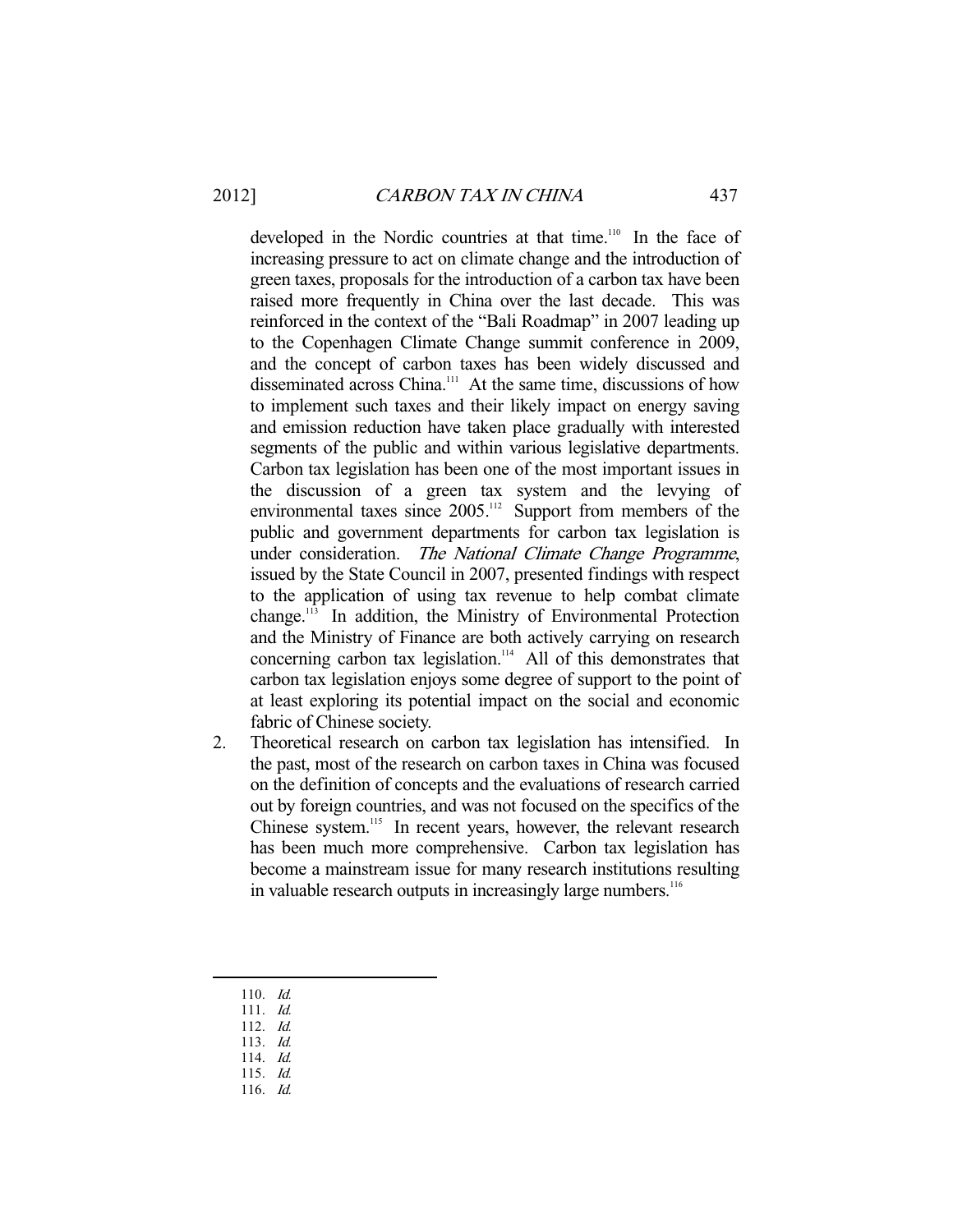# B. Consideration of Carbon Tax Legislative Models from Other Jurisdictions

 The Nordic countries began to levy carbon taxes earlier than other countries. For example, Finland, as the first country in the 1990s to introduce a  $CO<sub>2</sub>$  tax, initially collected this kind of tax with a few exemptions for specific fuels or sectors.<sup>117</sup> On January 1, 1991, Sweden enacted a  $CO<sub>2</sub>$  tax following Finland, imposing a tax of 0.25 Swedish krona per kilogram (US\$100 or  $\epsilon$ 72 per ton) on the use of oil, coal, natural gas, liquefied petroleum gas, petrol, and aviation fuel used in domestic travel.<sup>118</sup> Norway introduced a CO<sub>2</sub> tax on fossil fuels in 1991 as well.<sup>119</sup> In 1992, Denmark also issued a  $CO<sub>2</sub>$  tax, placing a tax of about US\$14 per ton of  $CO_2$  for households and US\$7 per ton of  $CO_2$  for business.120 In 1999, Germany launched a program of ecological taxation reform including the reform of carbon taxes.<sup>121</sup> Italy also introduced carbon taxes in  $1999$ <sup>122</sup> Additionally, the U.K.'s Climate Change Levy Agreement was enacted in 2001, which was also part of its carbon tax regime.<sup>123</sup>

 Apart from the European countries, Quebec became the first Canadian province to issue a carbon tax on energy producers starting in October 2007, and the revenue collected was used for energy-efficiency programs including public transit. 124 Later, in February 2008, the province of British Columbia in Canada announced its intention to implement a carbon tax of US\$10 per ton of carbon dioxide equivalent

<sup>117.</sup> See Ann Vourc'h & Miguel Jimenez, Enhancing Environmentally Sustainable Growth in Finland 15 (Econ. Dep't, OECD, Working Paper No. 229, 2000), available at http://www.oecd. org/dataoecd/21/10/1880843.pdf.

<sup>118.</sup> Amanda Min Chung Han, Paying the Price of Emission, ASIA-PAC. BUS. & TECH. REPORT (May 1, 2010), http://www.biztechreport.com/story/507-paying-price-emission; see Carbon Taxes Raised To Tackle Climate Change, LOCAL (Sept. 17, 2007, 6:54 PM), http://www. thelocal.se/8522/20070917.

 <sup>119.</sup> INT'L ENERGY AGENCY,ENERGY POLICIES OF IEA COUNTRIES: NORWAY 39 (2005).

 <sup>120.</sup> David Morris, Green Taxes, INST. FOR LOCAL SELF-RELIANCE, http://www.ilsr.org/ ecotax/greentax.html (last visited Mar. 13, 2012).

 <sup>121.</sup> Chuanxuan Li, supra note 70, at 11.

 <sup>122.</sup> Id.

<sup>123.</sup> See Gildas de Muizon & Matthieu Glachant, The UK Climate Change Levy Agreements: Combining Negotiated Agreements with Tax and Emission Trading, in VOLUNTARY APPROACHES IN CLIMATE POLICY 231, 232 (Andrea Baranzini & Philippe Thalmann eds., 2004).

<sup>124.</sup> Mir F. Ali, Carbon Credits vs. Carbon Tax, NONPROFIT TECH. (Mar. 29, 2010), http://ngo-tech.blogspot.com/2010/03/carbon-credits-vs-carbon-tax.html.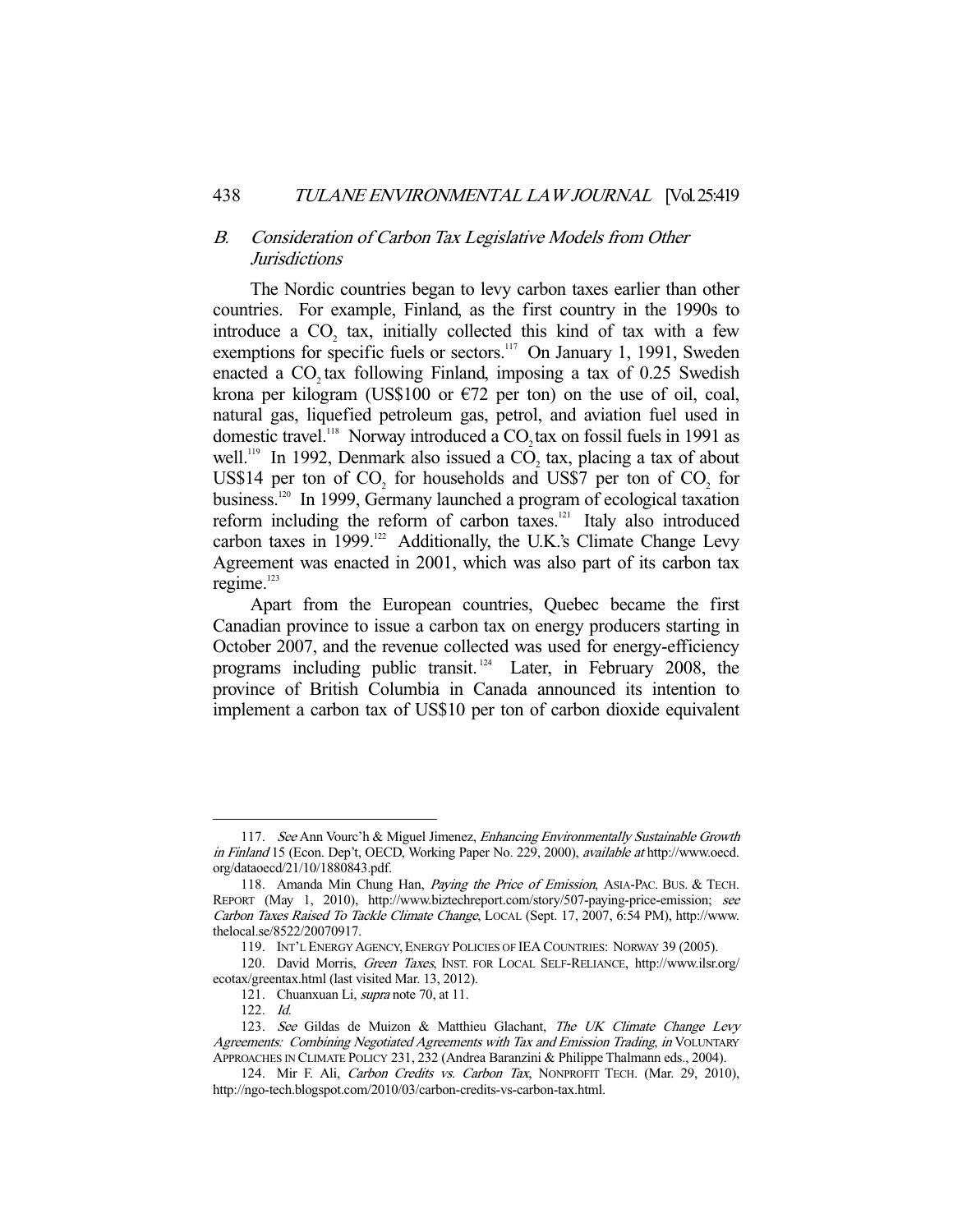emissions  $(CO_2e)$  (2.41 cents per liter on gasoline) beginning on July 1, 2008.125

 It should be noted, however, that the current Canadian government is led by Stephen Harper, who was re-elected in 2011 on a platform directly opposed to carbon taxes and emissions trading schemes.<sup>126</sup> Moreover, Canada's Foreign Minister, John Baird, attended the Commonwealth Heads of Government Meeting in Perth, Australia, in late October 2011, where he stated that he did not believe that Canada would introduce a carbon tax or ETS, nor did he believe that the United States will introduce one, given the hostility of the U.S. Congress to both.<sup>127</sup> In Japan, there have also been extensive discussions, $128$  although political and social instability resulting from the 2011 Fukushima nuclear disaster on top of a poorly performing economy will undoubtedly curtail enthusiasm for imposing a further tax at this time.

 These experiences will provide valuable guidance for China while it contemplates what it might do over the coming years to curtail its own emissions and move towards a more sustainable future.

#### C. Social and Economic Implications of Carbon Tax Legislation

 The social and economic implications of carbon tax legislation are important issues giving rise to heated debate (and in some cases hysteric debate) in almost every jurisdiction where such taxes or some form of ETS have been seriously considered. In some developed countries with a democratically elected system of government, the intention to introduce a carbon tax or emission trading scheme has led to electoral defeat of the government proposing it, or has claimed the scalps of its political leaders (sometimes at the hands of their own political parties).<sup>129</sup> As indicated

<sup>125.</sup> Id.; Notice from Ministry of Small Bus. & Revenue, B.C., British Columbia Carbon Tax 4 (Feb. 2008), http://www.rev.gov.bc.ca/documents\_library/notices/British\_Columbia\_ Carbon\_Tax.pdf.

 <sup>126.</sup> See Myron Ebell, Canadian Election Results: No Cap-and-Trade, No Carbon Tax, GLOBAL WARMING.ORG (May 3, 2011), http://www.globalwarming.org/tag/canadian-elections/.

<sup>127.</sup> See Greg Sheridan, Canada Blunts Carbon Tax Case, AUSTRALIAN (Oct. 31, 2011), http://www.theaustralian.com.au/national-affairs/canada-blunts-carbon-tax-case/story-fnapmixa-1226180920686.

<sup>128.</sup> See Chuanxuan Li, supra note 70, at 11 n.1. Japan has considered carbon taxes in the context of its legislative agenda since 2004 and has commenced several rounds of discussions on the carbon taxes scheme proposed by the Ministry of Environment. Id. Although this scheme was renounced by the current government in 2009, the government is optimistic about the scheme's chances in the future. Id.

 <sup>129.</sup> In Australia, for example, the elected Prime Minister, Kevin Rudd, was deposed by his own Labor Party in favour of his Deputy Prime Minister, Julia Gillard, two years into his first term, in part because he decided to postpone the introduction of an ETS in order to avert a further drop in the opinion polls. Nicholas Stuart, Julia Gillard Stumbles Towards Electoral Disaster,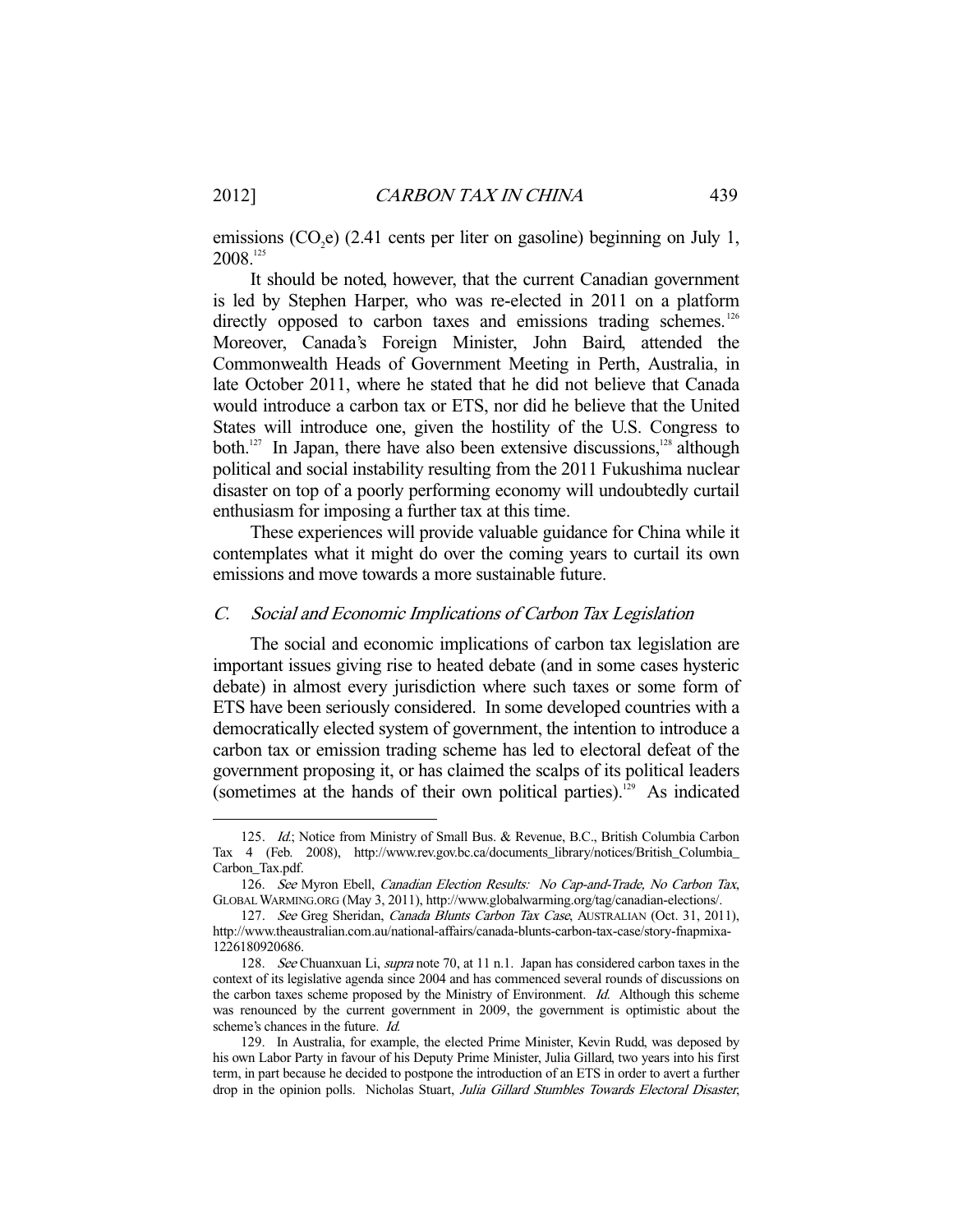above, other countries, including Japan, Canada, Ireland, and the United States, have virtually given up on the introduction of carbon taxes and ETSs at the national level due to both economic considerations and the open hostility of large segments of their voting constituencies.130

#### D. Economic Concerns

-

 A domestic carbon tax has potentially important implications for a country's economy. First, levying carbon taxes will likely cause negative impacts on national economic growth, at least in the short to medium term.<sup>131</sup> As industries strive to adapt to a less carbon-intensive economy, prices will go up, and jobs may be lost as a country moves toward more sustainable forms of energy production. This is considered to be the necessary cost of the economic restructuring. After the transitional period, many reputable economists predict that the economy will recover and return to growth.<sup>132</sup> The difficulties faced by all countries contemplating such changes resulting from the imposition of such measures are that no one can predict with certainty (1) how long the transition will take, (2) whether or not a country's major trading partners will follow suit, (3) how much it will cost in both productivity and

N.Z. LISTENER, Sept. 17, 2011, http://www.listener.co.nz/commentary/julia-gillard-stumblestowards-electoral-disaster/. The leader of the opposition Liberal/National Party Coalition, Malcolm Turnbull, who supported Rudd's ETS against the wishes of his Party, was deposed in favour of the current leader of the opposition, Tony Abbott, who strongly opposes both a carbon tax and an ETS. Lenore Taylor, Abbott Leaves Trail of Fumes as Senate Finalises Carbon Tax, SYDNEY MORNING HERALD (Nov. 8, 2011), http://www.smh.com.au/national/abbott-leaves-trailof-fumes-as-senate-finalises-carbon-tax-20111107-1n3yt.html. The current Prime Minister, Julia Gillard, campaigned in the August 2010 election, vowing that "there would be no carbon tax under any government she led." Stuart, supra. However, failing to win a majority, she entered into a formal coalition minority government with the Greens (who elected their first ever seat in the lower House of Representatives), and had the support of four Independents, and immediately reversed her position and committed her party to introduce a carbon tax without which she would not have secured the support of the Greens, who hold the balance of power in the Senate. See id. The carbon tax legislation was passed by Parliament on November 8, 2011, with the Coalition Opposition vowing to repeal it should they win office in the next election. Taylor, supra. The Coalition, as of January 2012, held a massive lead over Labor in the opinion polls. See Ross Fitzgerald, Desperate for Short-Term Personal Survival, Gillard Makes Serious Error of Judgment, AUSTRALIAN (Feb. 11, 2012), http://www.theaustralian.com.au/national-affairs/opinion/ desperate-for-short-term-personal-survival-gillard-makes-serious-error-of-judgment/story-e6frgd0x-1 226268016228; Dennis Shanahan, Julia Gillard and Labor Flatlining with Voters: Newspoll, AUSTRALIAN (Jan. 31, 2012), http://www.theaustralian.com.au/national-affairs/polling/juliagillard-and-labor-flatlining-with-voters-newspoll/story-fnc6vkbc-1226257786926.

<sup>130.</sup> See, e.g., Greg Sheridan, It's Madness To Sacrifice Ourselves for Nothing, AUSTRALIAN (Apr. 9, 2012), http://www.theaustralian.com.au/national-affairs/opinion/its-madnessto-sacrifice-ourselves-for-nothing/story-e6frgd0x-1226036215554.

 <sup>131.</sup> See Chuanxuan Li, supra note 70, at 14.

 <sup>132.</sup> See, e.g., id.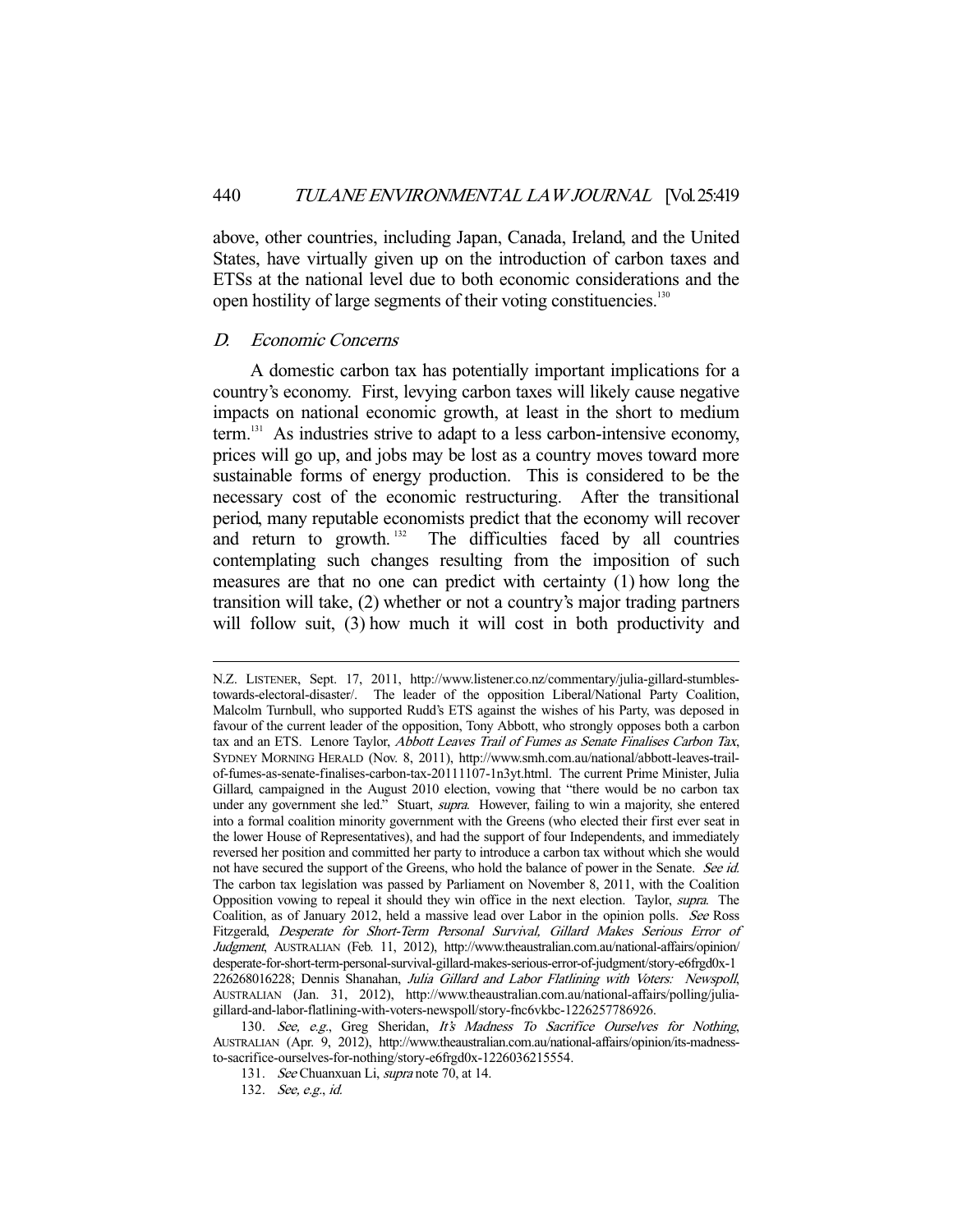growth terms, and (4) whether the public (particularly the voting public) is prepared to endure the cost over the longer term.<sup>133</sup>

 Second, carbon taxes indeed have significant impacts on some energy-intensive industries. Generally speaking, higher energy prices will not lower the international competitiveness, which is inevitable from a long-term perspective, however, in certain energy-intensive industries, such as the power industry, the negative competitive effects of a unilateral carbon tax on domestic industries may be serious in the short term, $134$ which has become the main obstacle for the introduction of carbon taxes.135 Therefore, policy makers are constantly concerned with the negative impacts of carbon taxes, especially on energy-intensive industries, which are pillar industries in the national economy. Most countries have delayed or even given up their carbon tax schemes when strongly opposed by these energy-intensive industries.

 This raises, in some cases, a serious dilemma for policy makers. One of the common methods of protecting the energy-intensive industries is to impose a lower tax on them or even to exempt these industries from carbon taxes.136 For example, in countries such as Denmark, Norway, and Sweden, where carbon taxes have already been

 <sup>133.</sup> For example, in the context of the U.S. presidential election to take place in November 2012, it appears that it may be a relatively close contest between Barack Obama seeking his second term and his Republican challenger. Obama, who was unable to pass his environmental legislation through Congress when his party controlled both houses, is unlikely to risk alienating a large segment of the American people who are currently struggling with eight percent unemployment and the real possibility of slipping into a double dip recession as the result of slower than expected growth and the ongoing Eurozone crisis. See Sheridan, supra note 127; Chris Isidore, A New Recession Seems Inevitable, CNN MONEY (Feb. 24, 2012, 4:44 PM), http:// money.cnn.com/2012/02/24/news/economy/double\_dip\_recession/index.htm. The Republicans, if they win office in 2012 or control either the House of Representatives or the Senate, are unlikely to allow passage of a carbon tax or ETS scheme.

The Australian government's newly enacted carbon tax legislation is predicated upon there being a global ETS in operation by the year 2016. See Select Committee on the Scrutiny of New Taxes, Senate of Australia, Interim Report—The Carbon Tax: Economic Pain for No Environmental Gain (2011) [22], available at http://www.aph.gov.au/Parliamentary\_Business/ Committees/Senate\_Committees?url=scrutinynewtaxes\_ctte/carbontax/interim\_report/report.pdf. China, India, Canada, and the United States clearly indicated at the Copenhagen summit and subsequently that they were not prepared to sign up to a binding cap and trade ETS, leaving the prospect of a functioning global ETS regime in place by 2016 increasingly remote. Id.; see also Henry Ergas, Lies, Deception and Carbon Tax, AUSTRALIAN (Sept. 26, 2011), http://www. theaustralian.com.au/news/opinion/lies-deception-and-carbon-tax/story-fn7078da-1226146005701.

<sup>134.</sup> LUCAS ASSUNÇÃO & ZHONGXIANG ZHANG, Domestic Climate Change Policies and the WTO 15 (U.N. Conference on Trade & Dev., Discussion Paper No. 164, 2002), available at http://unctad.org/en/docs/osgdp164\_en.pdf.

<sup>135.</sup> Id. (citing Jean-Philippe Barde, Economic Instruments for Environmental Protection: Experience in OECD Countries, in APPLYING MARKET-BASED INSTRUMENTS TO ENVIRONMENTAL POLICIES IN CHINA AND OECD COUNTRIES 31 (Org. for Econ. Co-operation & Dev. ed., 1997)).

 <sup>136.</sup> Id. at 17.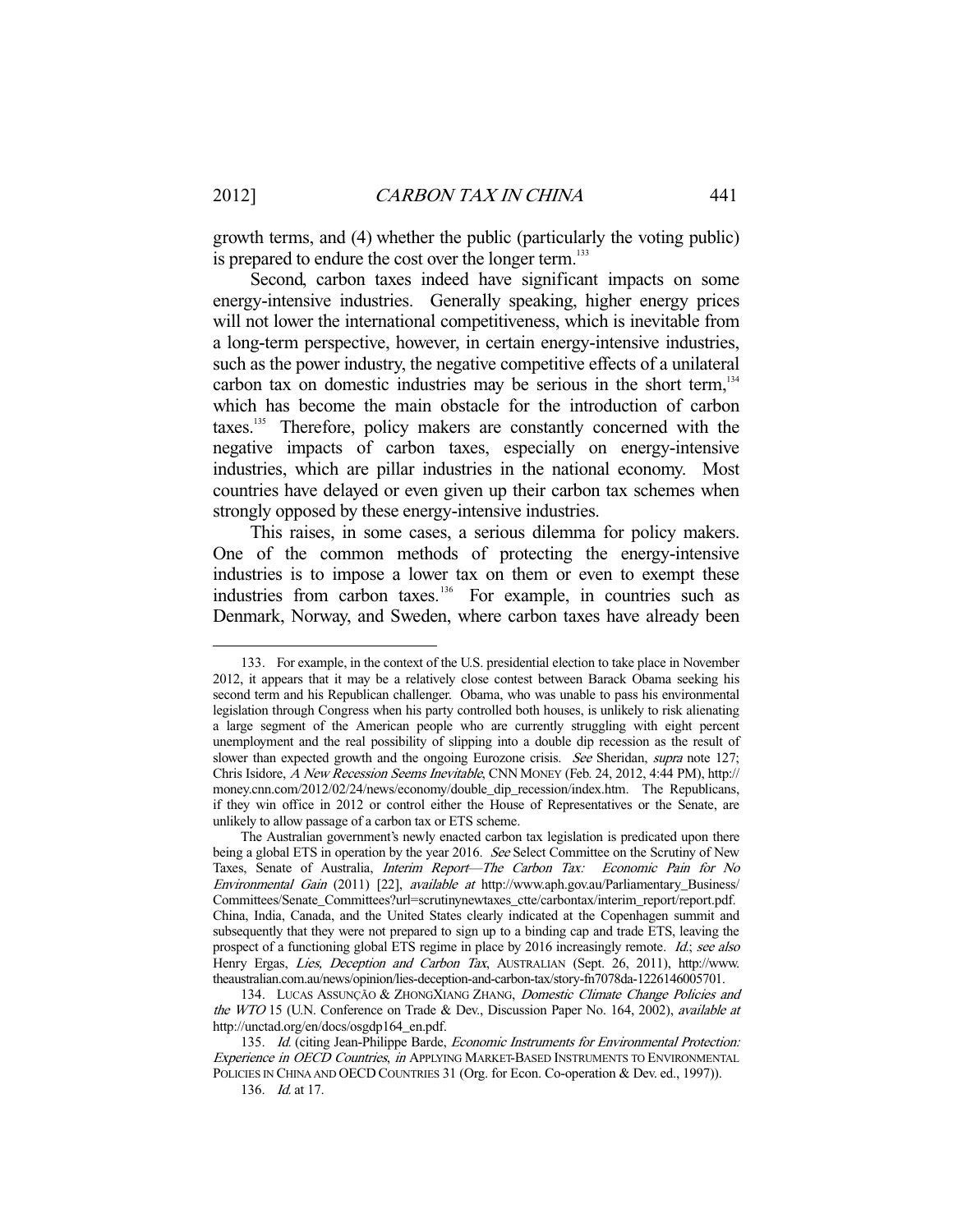implemented, energy-intensive industries are normally exempted from such taxes in part or even totally.<sup>137</sup> It can be seen from Table 1 that this has resulted in a large gap between effective and nominal tax rates. Furthermore, a carbon tax can be made more progressive with appropriate revenue returns. For example, if such taxes are not totally exempted, governments will refund tax revenues collected from environmental taxes to these industries in the form of subsidies for energy-saving investments and cuts in employers' social security contributions.138 Another method is reducing other taxes (tax-shifting) to soften the impacts of added costs on these energy-intensive industries, which reflects the revenue-neutral principle.

Table 1: Effective and nominal tax rates (1998) in selected sectors in Sweden, Denmark, and Norway (ECU per ton of  $CO<sub>2</sub>$  emissions, 1 ECU=US\$1.12)<sup>139</sup>

|                    | Sweden        | Denmark   |           | Norway     |
|--------------------|---------------|-----------|-----------|------------|
| Energy<br>products | (nominal)     | (nominal) | (nominal) |            |
|                    | Manufacturing | Light     | Heavy     | Pulp/paper |
|                    | Industry      | processes | processes | industry   |
|                    |               |           |           |            |
| Gas oil            | 20.9          | 11.2      | 3.1       | 9.9        |
| (heating)          | (41.9)        | (12.5)    | (12.5)    | (19.9)     |
|                    |               |           |           |            |
| Heavy fuel         | 18.8          | 11.6      | 3.2       | 8.8        |
| oil                | (37.7)        | (12.8)    | (12.8)    | (17.6)     |
|                    |               |           |           |            |
| <b>LPG</b>         | 20.2          | 11.5      | 3.2       | $\theta$   |
|                    | (40.4)        | (12.8)    | (12.8)    | (0)        |
|                    |               |           |           |            |
| Coal               | 21.5          | 11.9      | 3.3       | 23.4       |
|                    | (43)          | (13.2)    | (13.2)    | (23.4)     |
|                    |               |           |           |            |
| Natural gas        | 19.3          | 11.3      | 3.1       | $\theta$   |
|                    | (38.5)        | (12.5)    | (12.5)    | (48.8)     |
|                    |               |           |           |            |

 <sup>137.</sup> Id.

<sup>138.</sup> Id.; cf. Andrea Baranzini et al., A Future for Carbon Taxes, 32 ECOLOGICAL ECON. 395, 409 (2000) (noting that empirical studies of carbon taxes have shown them to be generally regressive).

 <sup>139.</sup> Baranzini et al., supra note 138, at 403 tbl.3.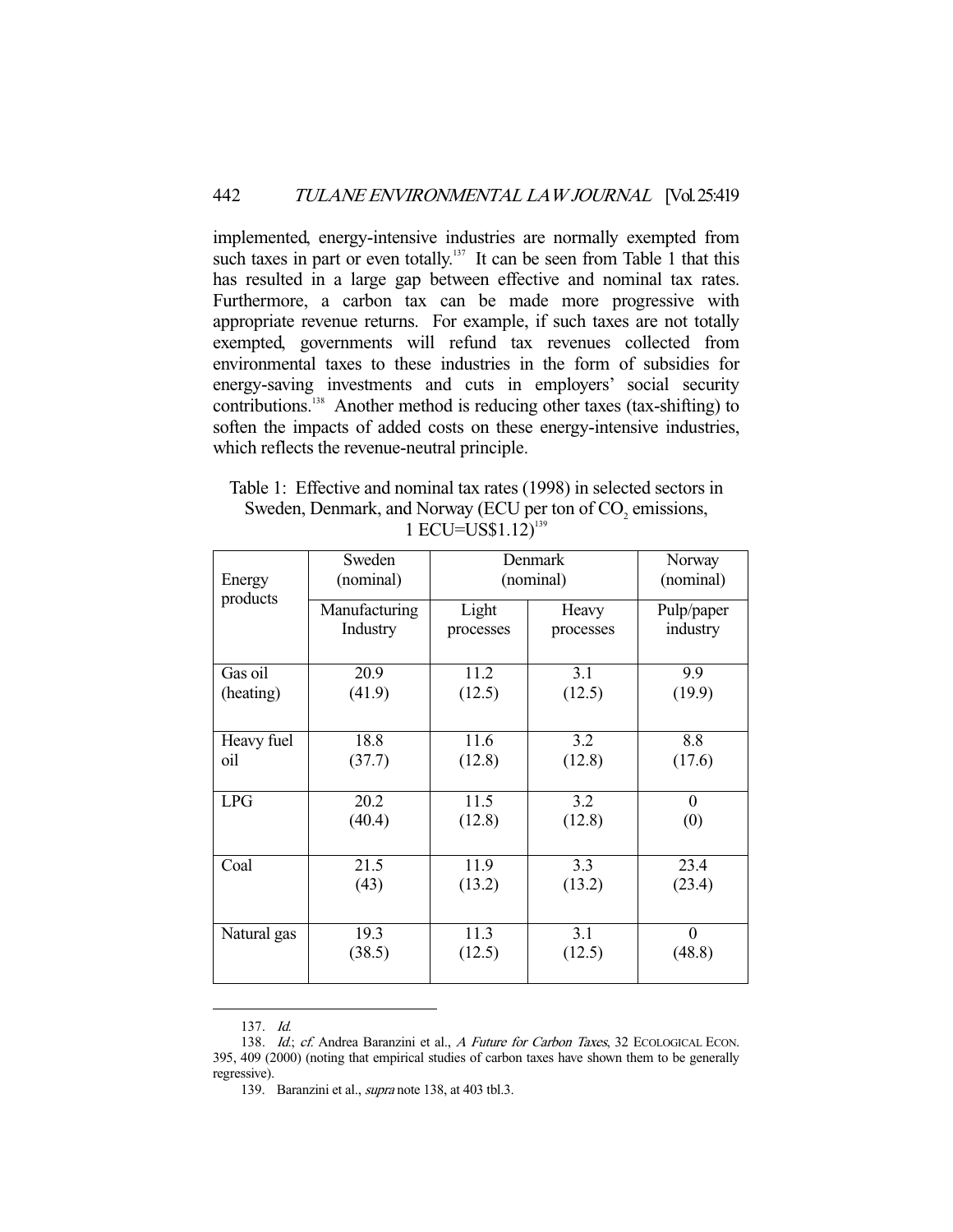This, to some degree, goes against the "polluter pays" principle and creates the impression amongst members of the public that they are being penalized while the polluting industries are permitted to carry on business as usual. Exempting polluting industries from such taxes does little to change their behaviour. On the other hand, by imposing the tax on such industries, it will be reflected in higher prices or lower production for those industries that are trade-exposed and competing against countries that have not imposed such taxes or have insulated their trade-exposed industries from them.<sup>140</sup>

 If, on the other hand, compensation is offered to offset higher prices, as is being promised by the Australian government in order to ensure that the tax does not negatively impact a large segment of the population, it is hard to see how this will affect behaviour. $141$  The underlying purpose of environmental taxes is to use price signals or increases to force changes in behaviour.

 Third, as mentioned above, carbon taxes can weaken the international competitiveness of commercial enterprises. The main stumbling block to implementing carbon taxes is likely the potential impact on competitiveness. From the perspective of the firm level, competitiveness can be defined as "the ability of a firm to maintain or even increase international or domestic market share[] and profitability."<sup>142</sup> There are many factors affecting a firm's competitiveness, including "micro" factors (for example, cost structure, product quality, trademark or branding, service, and logistical networks) and "macro" factors (for example, exchange rates, trade rules, and political regime stability).<sup>143</sup> A firm's competitiveness can be influenced by carbon taxes through the change of its production costs.<sup>144</sup> As a kind of Pigovian tax, a carbon tax can provide incentives for innovation in

<sup>140.</sup> See Svetlana German, Climate Change Legislation in Australia: Trade Exposed Industries Mounting a Strong Resistance, CLIMATE LAW BLOG (May 3, 2011), http:// blogs.law.columbia.edu/climatechange/2011/05/03/climate-change-legislation-in-australia-tradeexposed-industries-mounting-a-strong-resistance/.

 <sup>141.</sup> See Richard Denniss, In Australia's New Carbon Tax, A Host of Missed Opportunities, ENVIRONMENT360 (Dec. 12, 2011), http://e360.yale.edu/feature/in\_australias\_ new\_carbon\_tax\_a\_host\_of\_missed\_opportunities/2475/.

<sup>142.</sup> ASSUNÇÃO & ZHONGXIANG ZHANG, supra note 134, at 15.

<sup>143.</sup> Id. (citing Richard Baron & ECON-Energy, Economic/Fiscal Instruments: Competiveness [sic] Issues Related to Carbon/Energy Taxation (Annex I Expert Group on the UNFCCC, Working Paper No. 14, 1997), available at http://www.oecd.org/officialdocuments/ publicdisplaydocumentpdf/?cote=OCDE/GD(97)190&docLanguage=En).

 <sup>144.</sup> Id.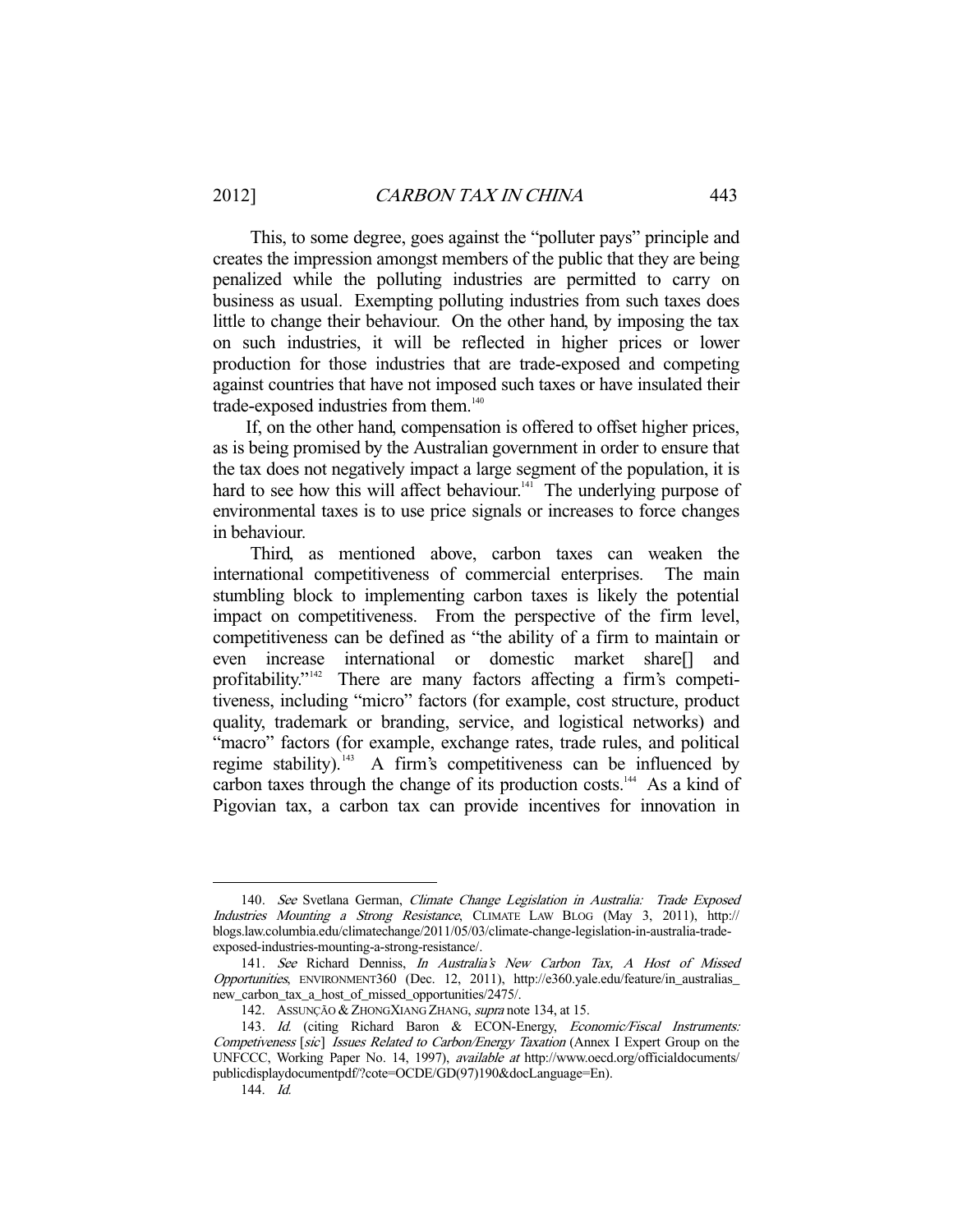emissions reduction technology and practices.<sup>145</sup> However, from a shortterm perspective imposing a carbon tax on an energy-intensive firm will increase its production costs with respect to less energy-intensive firms, which leads to a decline in competitiveness. $146$  Not surprisingly, potential "losers" strongly oppose the levy of carbon taxes, and they even threaten to re-establish their business activities in countries that do not implement carbon taxes. $147$ 

 One commonly used means to mitigate negative competitiveness effects on domestic industries is to establish border tax adjustments (BTAs).<sup>148</sup> According to the definition provided by the OECD and adopted by the GATT Working Party, BTAs are regarded as:

[A]ny fiscal measures which put into effect, in whole or in part, the destination principle (i.e. which enable exported products to be relieved of some or all of the tax charged in the exporting country in respect of similar domestic products sold to consumers on the home market and which enable imported products sold to consumers to be charged with some or all of the tax charged in the importing country in respect of similar domestic products). $^{149}$ 

The application of the destination principle means that products should be taxed in the country where they are consumed instead of where they are produced, unless these products are also consumed in the country where they are produced.<sup>150</sup> On the basis of this principle, a country can apply this kind of tax on its domestic energy-consuming industries for internal concerns to preserve its international competitiveness and tax imports up to the same level to preserve its domestic competitiveness.<sup>151</sup>

 It is worth noting that a longstanding and unresolved debate is whether the process-based BTAs are in conflict with the GATT/WTO principles.<sup>152</sup> GATT article II(2)(a) provides that GATT's prohibitions on tariffs do not prevent a country "from imposing at any time on the

<sup>145.</sup> For a discussion of Pigovian Taxes, see N. Gregory Mankiw, Smart Taxes: An Open Invitation To Join the Pigou Club, HARV. U. DEP'T ECON., http://www.economics.harvard. edu/files/faculty/40\_Smart%20Taxes.pdf (last visited Mar. 14, 2012).

<sup>146.</sup> See Assunção & ZhongXiang Zhang, supra note 134, at 15.

 <sup>147.</sup> Id.

<sup>148.</sup> See id. at 17.

 <sup>149.</sup> PETER VAN DEN BOSSCHE, THE LAW AND POLICY OF THE WORLD TRADE ORGANIZATION: TEXT, CASES AND MATERIALS 333 (2005) (quoting Report of the Working Party, Border Tax Adjustments, ¶ 4, L/3464 (Dec. 2, 1970), GATT B.I.S.D. (18th Supp.) at 97-109 (1972)); DUNCAN BRACK ET AL., INTERNATIONAL TRADE AND CLIMATE CHANGE POLICIES 75 (2000).

 <sup>150.</sup> ASSUNÇÃO & ZHONGXIANG ZHANG, supra note 134, at 17.

 <sup>151.</sup> Id.

<sup>152.</sup> See BRACK ET AL., supra note 149, at 75-90.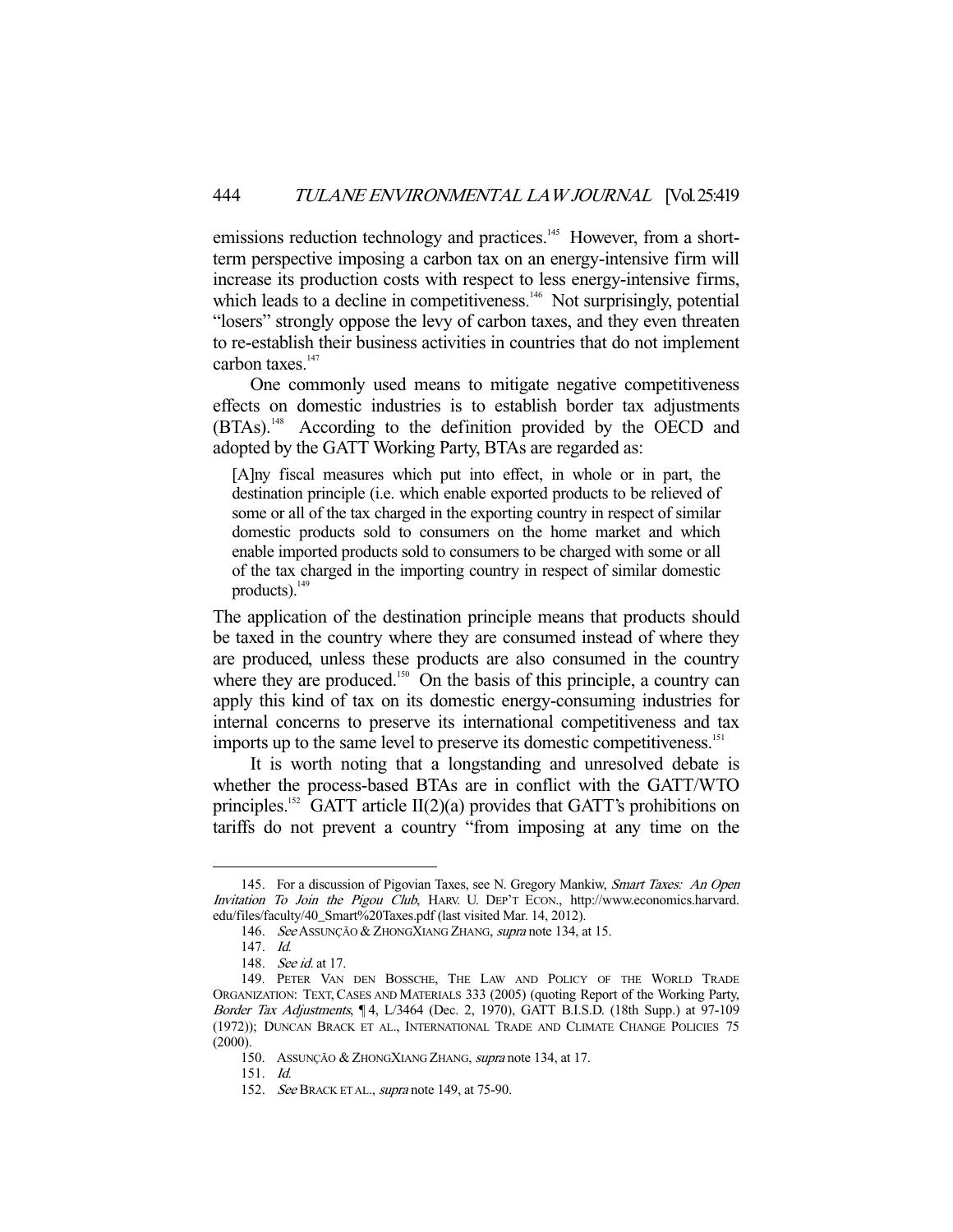importation of any product . . . a charge equivalent to an internal tax . . . in respect of the like domestic product or in respect of an article from which the imported product has been manufactured or produced in whole or in part."153 Therefore, a question is raised as to whether this provision permits a country that regulates GHG emissions to levy a border tax on imports from countries that do not regulate GHG emissions.<sup>154</sup> If the answer is no, then a country levying a carbon tax cannot seek to equalize competitiveness burdens through levying the same tax on products imported from countries that do not have such tax, thereby protecting its domestic industries from foreign competition that does not suffer such tax. Although the answer is still unclear, some carbon tax lobbies argue that imposing a border tax would encourage the levy of a carbon tax to be taken into account by other importing countries.<sup>155</sup> Even if the answer to the aforementioned question is yes, there are still some points that should be noted when considering imposing BTAs for carbon taxes. For example, it is necessary to distinguish energy products (e.g., coal, oil, and gas) from final products (e.g., cars and chemical products) when the products to be imported or exported are not the energy products themselves, but goods "whose production or distribution involves the use of taxed energy inputs."156 However, there are complicated technical issues, making it difficult to quantify the accurate carbon content involved in almost all trade products.<sup>157</sup>

 Another means to mitigate negative competitiveness effects would be the international harmonization of carbon taxes.<sup>158</sup> As most of the discussions noted above about the mitigation of negative competitiveness effects of carbon taxes on energy-intensive industries are restricted to a domestic level, the international perspective would become a new horizon.<sup>159</sup> Undoubtedly, a domestic carbon tax can achieve a domestic emission reduction target in a cost-efficient way.<sup>160</sup> However, domestic carbon taxes cannot achieve a global cost-efficient emission reduction target as long as  $CO<sub>2</sub>$  emissions are not "distributed among countries in such a way that the marginal cost of abatement is equalized among

 <sup>153.</sup> General Agreement on Tariffs and Trade art. II(2) & (a), Oct. 30, 1947, 61 Stat. A-11, A-15, 55 U.N.T.S. 194.

 <sup>154.</sup> SHI-LING HSU, THE CASE FOR A CARBON TAX: GETTING PAST OUR HANG-UPS TO EFFECTIVE CLIMATE POLICY 97 (2011).

 <sup>155.</sup> See id.

<sup>156.</sup> ASSUNÇÃO & ZHONGXIANG ZHANG, supra note 134, at 18.

 <sup>157.</sup> Id.

 <sup>158.</sup> Id. at 19.

<sup>159.</sup> For further discussion of this problem from an international perspective, see id.

 <sup>160.</sup> See id.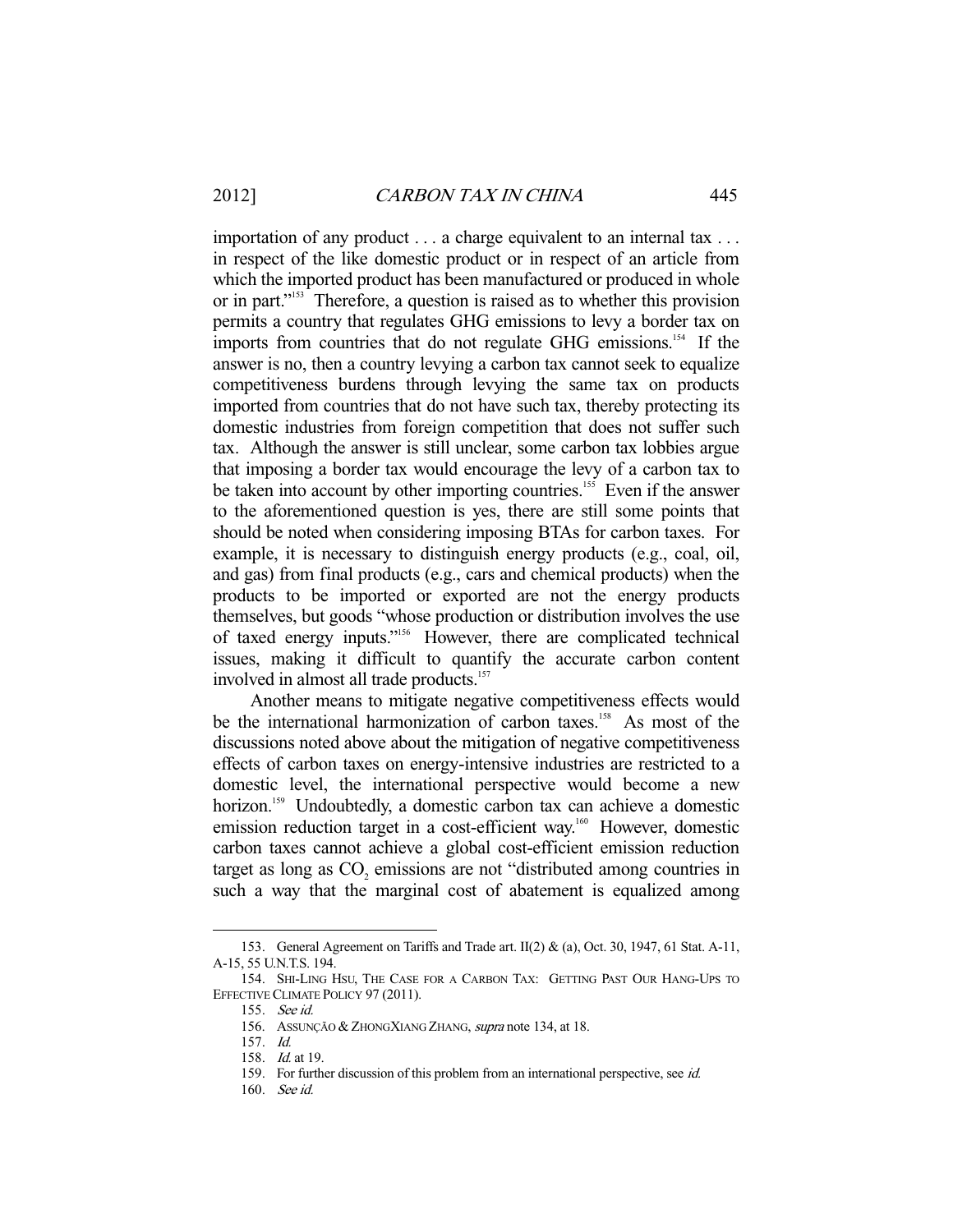countries."161 Global cost efficiency may be achieved through either an international carbon tax or a tradable carbon emission permits regime and herein lies the rub.<sup>162</sup> Although an international carbon tax seems to have more advantages than a domestic carbon tax in addressing global emission reduction targets, there are a lot of difficulties in implementing such a tax in practice. As Hoel has pointed out, on the one hand, a tax administrated and collected by an international agency would be too bureaucratic and the administration would interfere with state sovereignty; on the other hand, governments would allow for free riders, for example through reducing other domestic taxes on fossil fuels, to offset a carbon tax.<sup>163</sup> For these concerns, some scholars suggest that the international carbon tax can be globally imposed on each country by some international agency, but domestically administrated and collected by its central government.<sup>164</sup> If such an international carbon tax could be put in place, it will help to avoid complexities of applying BTAs among the countries imposing common international carbon taxes. However, in the current global context, while the harmonization of carbon taxes at the OECD and global levels seems to be theoretically the ideal solution, it is hardly a practical solution to mitigating competitiveness effects.<sup>165</sup>

 In addition, the potential negative effects on competitiveness can also be mitigated if the introduction of carbon taxes is announced in advance, phased-in gradually, and increased over time.<sup>166</sup> This method can help to attenuate economic effects of the tax by avoiding unduly

<sup>161.</sup> Id.; cf. Michael Hoel, Efficient International Agreements for Reducing Emissions of  $CO<sub>2</sub>$ , 12 ENERGY J. 93 (1991) (discussing the disadvantages of uniform reduction agreements); Michael Hoel, International Environment Conventions: The Case of Uniform Reductions of Emissions, 2 ENVTL. & RESOURCE ECON. 141 (1992) (discussing the same).

 <sup>162.</sup> The international community did not rise to the challenge of reaching consensus at the Copenhagen summit nor did it do so at the Cancun summit that followed. See Main Goal of UN Climate Change Conference: Agreement on Successor to Kyoto Protocol, CNTV (Nov. 30, 2010, 8:09 AM), http://english.cntv.cn/program/newsupdate/20101130/101972.shtml. It is even less probable that international consensus will be reached at the forthcoming summit in Durban, South Africa, to be held in November 2011, and thus the prospect for agreement on an international carbon tax or global ETS regime is virtually nonexistent. Moreover, surveys taken in many countries have shown that in the face of a continuing financial crisis now enveloping most developed and developing economies, combating climate change now ranks much lower on the priority scale than it did in December 2009. Press Release, GlobeScan, Climate Concerns Decline Since Copenhagen Summit: Global Poll (Dec. 2, 2010), http://www.globescan.com/ news\_archives/cancun\_radar/Cancun\_climate\_release.pdf.

<sup>163.</sup> See Hoel, Efficient International Agreements for Reducing Emissions of CO<sub>2</sub>, supra note 161, at 97.

<sup>164.</sup> See Assunção & ZhongXiang Zhang, supra note 134, at 19.

 <sup>165.</sup> Id.

 <sup>166.</sup> Id. at 18.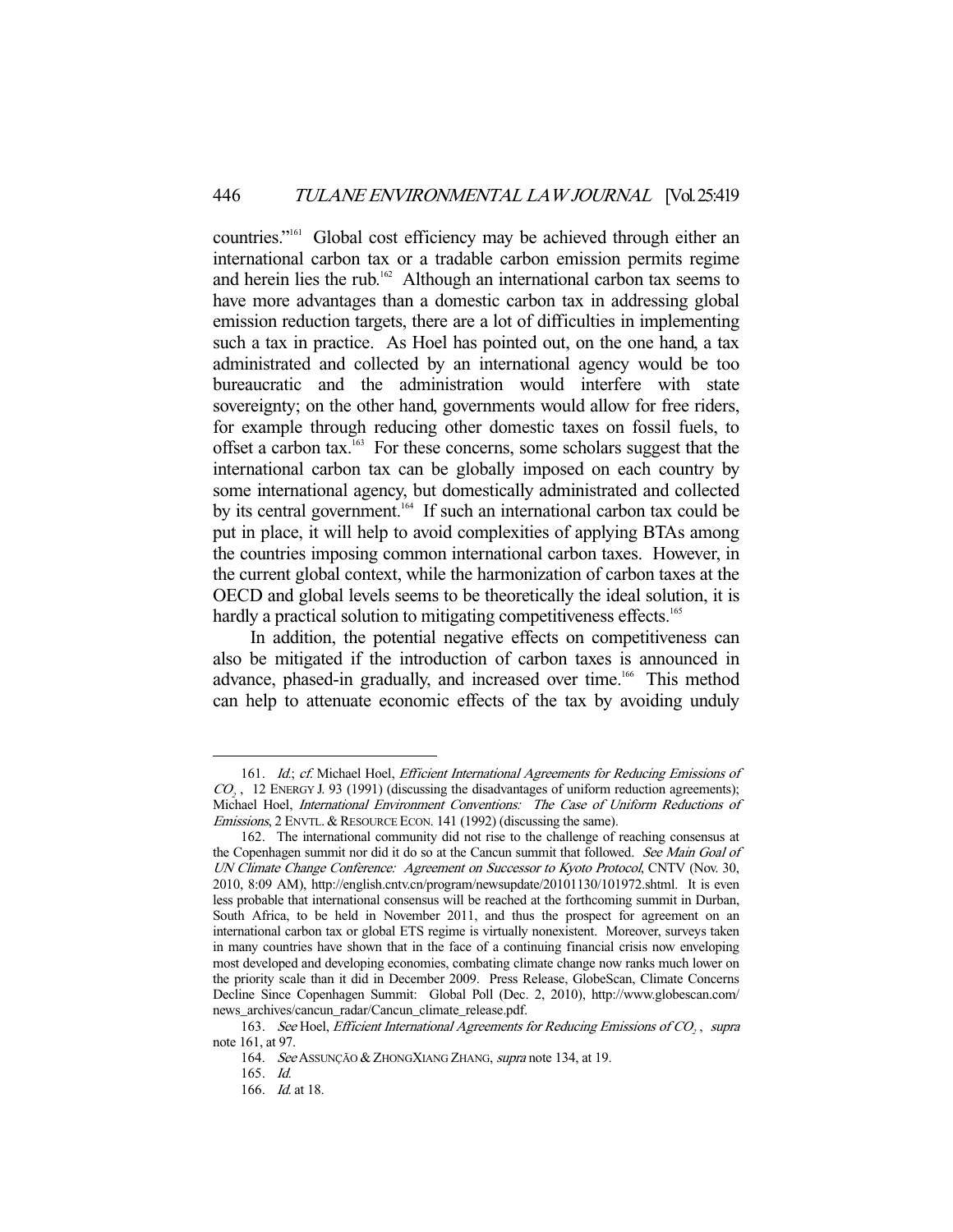early retirement of existing infrastructure and meanwhile "send a steady but strong price signal for a shift away from carbon-intensive choices."<sup>167</sup>

### E. Social and Income Distribution Concerns

 The impact of a domestic carbon tax on the distribution of income is a fundamental factor determining its acceptability.<sup>168</sup> It is known that carbon taxes reduce carbon emissions mainly through affecting the price of carbon energy. As a result, it raises the energy price, which will result in rising living costs which will have significant effects on low-income households. Because energy consumption is a rigid demand which cannot be replaced, most middle- and low-income households have to spend a larger percentage of their income on energy (such as gasoline, other fuels, and electricity) than higher-income households do. Therefore, "a carbon tax is expected to have a regressive impact on the distribution of income."<sup>169</sup> There are several studies and findings to support the above mentioned conclusion. For example, according to Smith's study, which calculates the distributional effects of a mixed carbon and energy tax on different income range groups in the United Kingdom, it can be seen from the results that the wealthiest 20% of U.K. households spend just an additional tax of  $\text{\pounds}2.95$  per week, whereas the poorest 20% of the population have to pay an additional tax of £1.45 per week.<sup>170</sup> If expressed as increases of tax paid as a percentage of total spending, these figures are equivalent to  $0.8\%$  and  $2.4\%$ , respectively.<sup>171</sup> Compared to the higher-income households, the percentage for lowincome households is three times greater. Thus the public tends to take issue with carbon taxes which may lead to the rise of energy prices. Obviously, it will be unfeasible to implement carbon taxes without addressing this perceived obstacle properly.

 Opinions concerning the distributive impacts of carbon taxes are different. On the one hand, carbon tax advocates consider that the effects of a domestic carbon tax on the distribution of income are relatively

 <sup>167.</sup> Id.

 <sup>168.</sup> ZhongXiang Zhang & Andrea Baranzini, What Do We Know About Carbon Taxes? An Inquiry into Their Impacts on Competitiveness and Distribution of Income, 32 ENERGY POL'Y 507, 511 (2004).

 <sup>169.</sup> Id.

<sup>170.</sup> Stephen Smith, Distributional Effects of a European Carbon Tax, in THE EUROPEAN CARBON TAX: AN ECONOMIC ASSESSMENT 49, 54 (Carlo Carraro & Domenico Siniscalco eds., 1993).

 <sup>171.</sup> Id.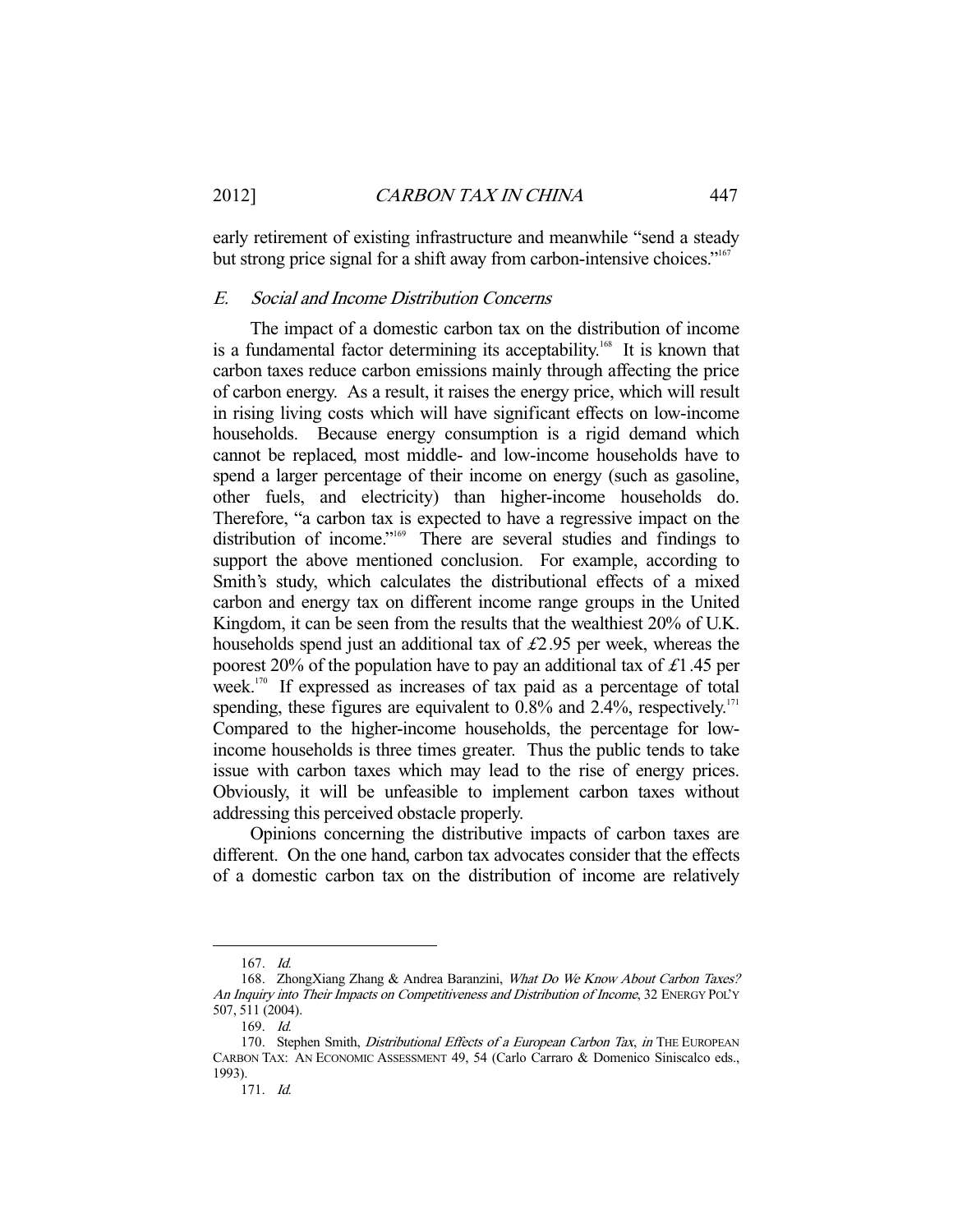moderate.<sup>172</sup> For instance, in a literature review on this topic, Speck indicates that the distributive impacts on low-income households depend on the type of energy products being taxed (e.g., domestic energy and transport fuels), as well as the distribution of benefits from improved environmental quality among the population.<sup>173</sup> In Barker and Köhler's study, it appears that the overall weak regressive impact of carbon taxes is due to taxes levied on domestic energy (e.g., energy used for heating, cooking, lighting), rather than the taxation of transport fuels, because the latter has a weakly progressive outcome for most EU countries.<sup>174</sup> On the other hand, carbon tax opponents argue that the distributive impacts are not as weak as the lobbies' arguments, as most studies on this topic are based on developed countries, which cannot be generalized in developing countries.175 Shah and Larsen argue that the incidence of carbon taxes in developing countries would be affected by institutional factors, including market power, price controls, import quotas, rationed foreign exchange, the presence of black markets and tax evasion, and urban-rural migration, which may make a difference to tax-shifting.<sup>176</sup> Considering the great resistance to the introduction of carbon taxes in developed countries<sup>177</sup> and the possible regressive distributional impacts on low-income households, it is necessary to seek efficient means to mitigate the potential regressive distributional impacts of a carbon tax.

 One commonly used method to decrease the regressive distributional impacts of carbon taxes is setting a tax-free allowance for essential use of energy.<sup>178</sup> For example, the government could grant each household a tax-free energy allowance by imposing a tax on energy only above a certain floor. As some amount of energy is necessary to satisfy basic needs, which are rigid demands for each household, exempting a tax within this amount will not exert a burden on low-income households. If more energy above that floor is consumed, incentives for energy saving

<sup>172.</sup> See ZhongXiang Zhang & Baranzini, *supra* note 168, at 511 (citing Stefan Speck, Energy and Carbon Taxes and Their Distributional Implications, 27 ENERGY POL'Y 659 (1999)).

<sup>173.</sup> Id. (citing Speck, *supra* note 172).

<sup>174.</sup> Id. (citing Terry Barker & Jonathan Köhler, Equity and Ecotax Reform in the EU: Achieving a 10% Reduction in CO<sub>2</sub> Emissions Using Excise Duties (Univ. of Cambridge, Envtl. Fiscal Reform Working Paper No. 10, 1998)).

<sup>175.</sup> Id. at 511 n.13 (citing Anwar Shah & Bjorn Larsen, Carbon Taxes, the Greenhouse Effect, and Developing Countries (The World Bank, Policy Research Working Paper No. 957, 1992), available at http://www-wds.worldbank.org/servlet/WDSContentServer/WDSP/IB/1992/ 08/01/000009265\_3961003070355/Rendered/PDF/multi\_page.pdf).

<sup>176.</sup> Shah & Larsen, *supra* note 175, at 8.

<sup>177.</sup> Cf. James Poterba, Tax Policy To Combat Global Warming: On Designing a Carbon Tax, in GLOBAL WARMING: ECONOMIC POLICY RESPONSES 71, 73 (Rudiger Dornbusch & James M. Poterba eds., 1991) (noting countries where carbon taxes have been adopted).

<sup>178.</sup> ZhongXiang Zhang & Baranzini, *supra* note 168, at 511.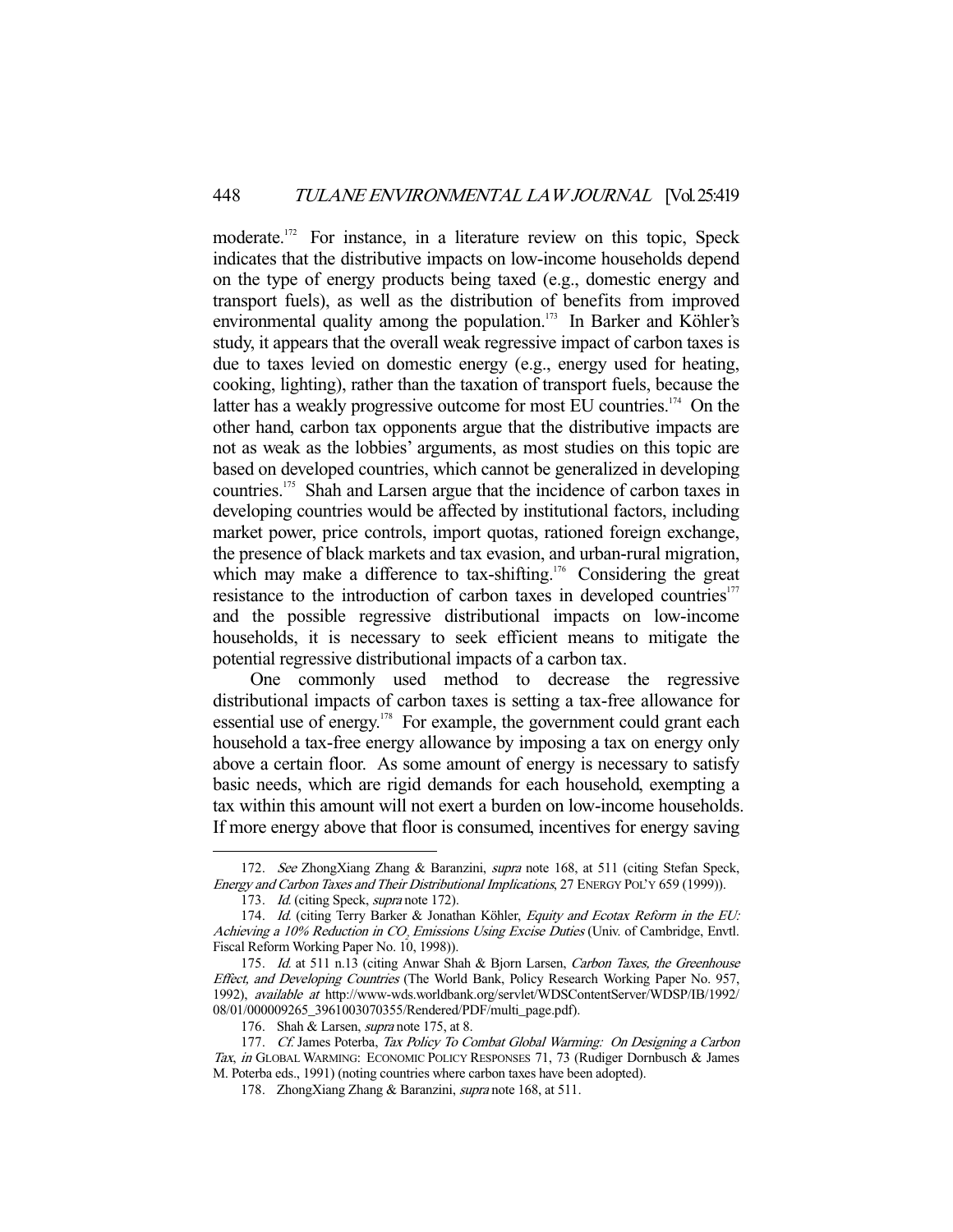will be provided through imposing a tax on energy progressively.<sup>179</sup> Such a scheme was introduced in the regulatory energy tax on small energy users in the Netherlands in January 1996 with a special consideration given to distributional concerns,<sup>180</sup> setting a tax-free allowance of 800 cubic meters per year for gas and of 800 kilowatts per hour for electricity to mitigate its regressive distributional impacts on low-income households. $181$ 

 Apart from setting a tax-free allowance for essential use of energy, the regressive impacts of carbon taxes could also be reduced by using the generated fiscal revenues.<sup>182</sup> One possibility to compensate poorer households suffering from a carbon tax is through *ex post* lump-sum redistribution of carbon tax revenues to the people.<sup>183</sup> As discussed above, the amount of energy cost spent by low-income households account for a higher proportion relative to their income than high-income groups, thus they would proportionally receive a higher redistribution amount relative to their income than high-income groups, which would reduce regressive distributional impacts.<sup>184</sup> However, this method will lead to other negative impacts such as decreasing the scope for the revenues to be used to maximize the efficiency gains from reductions in other existing distortional taxes as well as causing negative effects on macroeconomic variables.<sup>185</sup> Another possibility to make carbon taxes progressive is by means of appropriate revenue return, such as using the generated fiscal revenues to decrease labour taxes, reduce income taxes, or change the social security system (e.g., an increase in housing benefits and social benefits based on means-tested benefits),<sup>186</sup> which reflects the revenue neutral principle. According to this principle, the total social tax burden will be kept in balance by transferring a portion of the tax burden from regressive taxes (such as individual income tax, social security tax and other tax burdens) to a tax on carbon emissions instead, which essentially reflects tax shifting. $187$ 

 In addition, the income raised from carbon taxes can be used to subsidise the low-income households whose social welfare decreases in

 <sup>179.</sup> Id.

 <sup>180.</sup> Id.

<sup>181.</sup> Id. (citing Wilfred Alblas, *Energy and Fiscal Reform in The Netherlands, in* APPLYING MARKET-BASED INSTRUMENTS TO ENVIRONMENTAL POLICIES IN CHINA AND OECD COUNTRIES, supra note 135, at 153).

 <sup>182.</sup> Id.

 <sup>183.</sup> Id.

 <sup>184.</sup> Id.

 <sup>185.</sup> Id.

 <sup>186.</sup> Id.

<sup>187.</sup> Chuanxuan Li, *supra* note 70, at 14-15.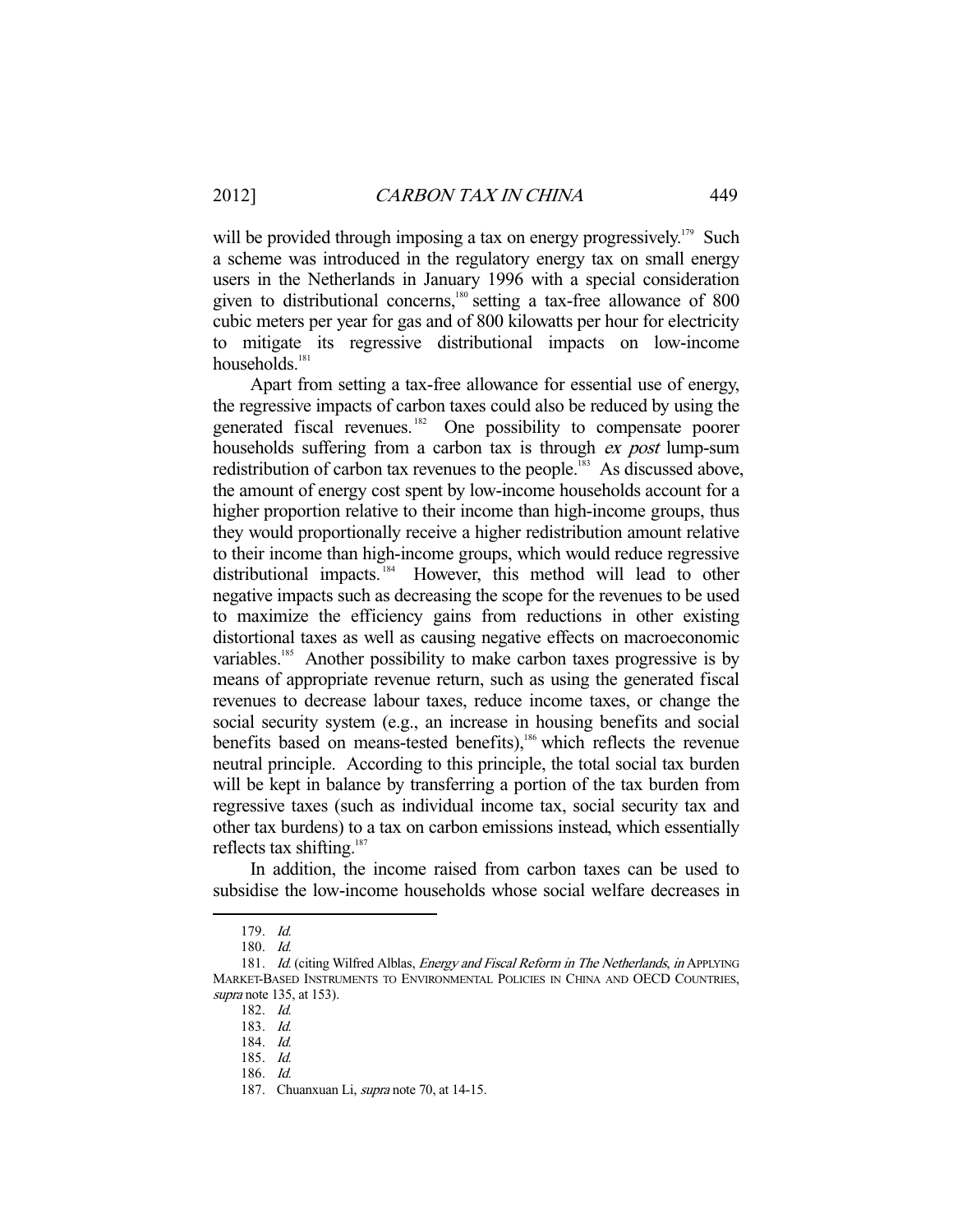order to satisfy social justice concerns and enhance the legitimacy of carbon tax legislation, which can have a better result in terms of reducing regressive distributional impacts than lump-sum redistribution. Such measures, however, should be accompanied by a complementary redistribution policy targeting those social groups that do not benefit directly from such tax cuts, such as pensioners and the unemployed.<sup>188</sup>

 All in all, the most important criterion in terms of assessing these above mentioned methods is that the efficiency gains can only be achieved by sacrificing the distributional neutrality of the package, which is an explicit trade-off between efficiency and equity.<sup>189</sup>

# F. Stability of Carbon Tax Revenue

 Maintaining the stability of tax revenue is a fundamental requirement of traditional tax legislation. Without the stability of tax revenue, the fiscal revenue sources cannot be ensured. This reflects the traditional function of tax revenue on raising fiscal revenue. In terms of carbon taxes, however, there are some problems concerning the stability of tax revenue. Due to the implementation of carbon taxes, the  $CO<sub>2</sub>$ emissions will decrease gradually, and the carbon tax revenue will decrease as well. It is the so-called "regressive problem."<sup>190</sup> Most countries are worried about the regressive problem of carbon taxes, which has a negative effect on the application of carbon taxes.

 In the end, however, the regressive and the tax revenue stability issues must not be perceived as being directed more at income distribution to the detriment of reducing or curtailing emissions or there will not be the public support required to avert a political disaster for the particular government of the day.

# V. CONCLUDING COMMENTS

 In the post-Copenhagen era, a carbon tax may play an important role in combating climate change, implementing carbon emissions reduction, and boosting a low-carbon economy. It might also prove to be an effective measure in combating carbon tariffs. It is far too early, however, to suggest that China would be prepared to follow the example of Australia or some of the Nordic states in developing and implementing

 <sup>188.</sup> See id.

<sup>189.</sup> ZhongXiang Zhang & Baranzini, supra note 168, at 512 (citing Smith, supra note 170).

 <sup>190.</sup> See Chuanxuan Li, supra note 70, at 15.